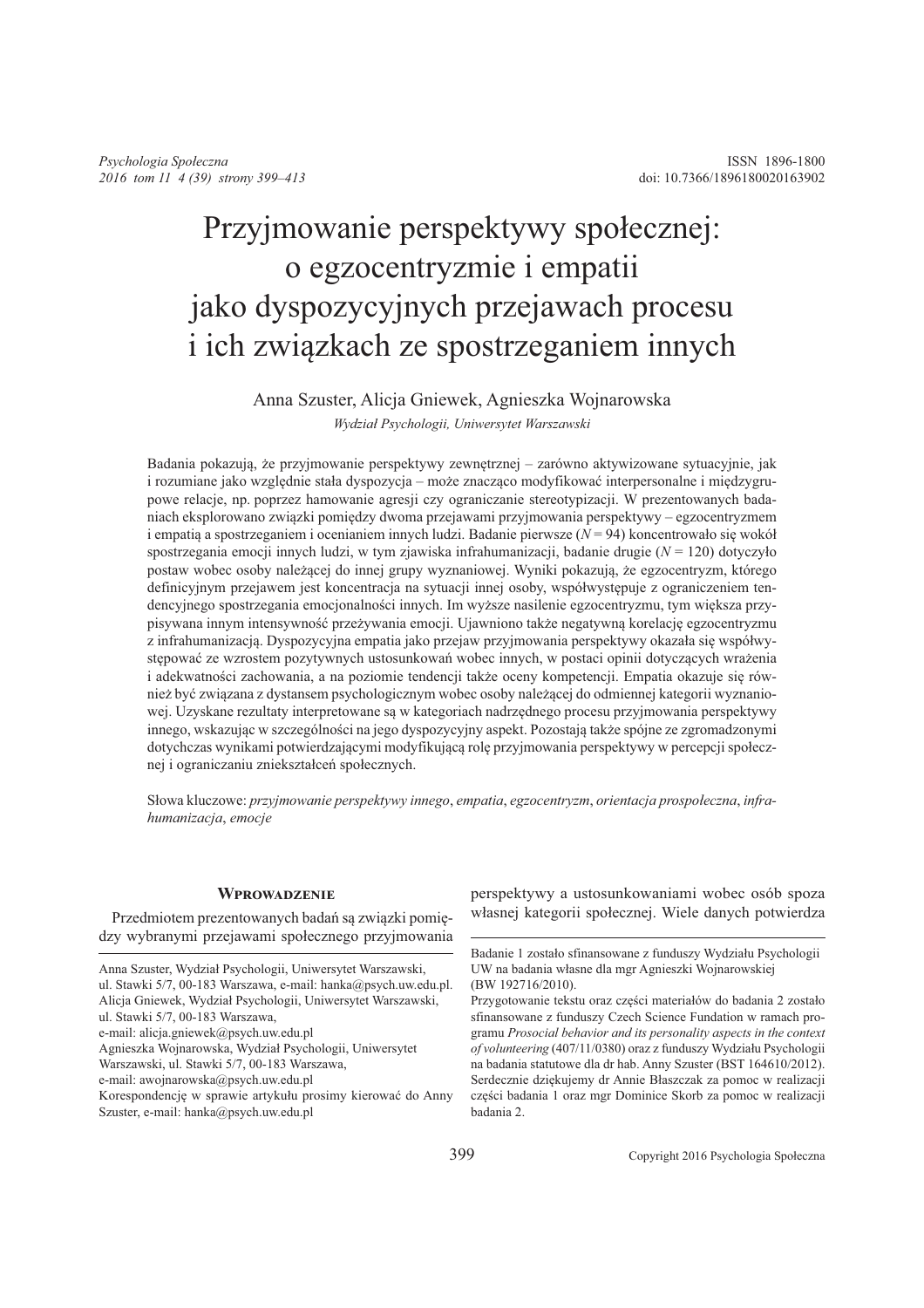modyfikującą rolę przyjmowania perspektywy w różnych obszarach społecznego funkcjonowania, w szczególności zaś jego sytuacyjnego aspektu. W badaniach własnych skoncentrowano się na dyspozycyjnym aspekcie zjawiska. Oczekiwano związków pomiędzy dwoma dyspozycyjnymi przejawami przyjmowania perspektywy: egzocentryzmem i empatia a spostrzeganiem emocjonalności i ocenianiem innych w kontekście międzygrupowym.

Konstrukt przyjmowania perspektywy ma złożony, wielowymiarowy charakter. Jego genezę wyznaczają procesy rozwojowe, natomiast jego dalszy rozwój uwarunkowany jest motywacyjnie (Gehlbach, Brinkworth, Wang, 2012). Punktem wyjścia dla formowania procesów przyjmowania perspektywy jest społeczna natura ludzkiego umysłu, który ewolucyjnie został predystynowany do wychwytywania i przetwarzania informacji o charakterze społecznym (Ohme, 2003; Frith, Frith, 2007). Proces przyjmowania społecznej perspektywy stanowi element wielu zjawisk (wyznaczonych przez różne poziomy psychicznego funkcjonowania), które budują synergię między ludźmi. Ujawnia się w niewerbalnych zachowaniach aktywizowanych w odpowiedzi na reakcje innych (Ambady, Rosenthal, 1993), w obszarze ucieleśnienia (*embodiment*), wskazującego na regulacyjne znaczenie aktywizacji reprezentacji cielesnych, których źródłem jest kontakt z inną osobą (Winkielman, Niedenthal, 2009), w codziennym i powszechnym identyfikowaniu stanów mentalnych innych ludzi, sadach na temat tego, co myślą i czują (Ames, 2004). Znajduje także odbicie w społecznej projekcji (Krueger, 2007), w obszarze interpersonalnej wrażliwości (Hall, Andrzejewski, Topchick, 2009), w inteligencji emocjonalnej (Mayer, Salovey, Caruso, 2008) czy w procesach przyjmowania ról społecznych (Selman, 1975). Elementy przyjmowania perspektywy są obecne w empatii zarówno afektywnej, rozumianej jako wrażliwość empatyczna (Ickes, 1997), jak i poznawczej, określanej jako rozumienie innych (Decety, Jackson, 2004), a także egzocentryzmie, będącym rodzajem motywacji prospołecznej, której źródłem jest stan, sytuacja drugiej osoby (Karyłowski, 1982; Szuster, 2005).

Przyjmowanie społecznej perspektywy rozumiane jest jako proces, w trakcie którego obserwator rejestruje myśli, uczucia i motywacje jednej lub kilku osób. Zarazem jednak uznaje odmienność ich punktu widzenia, stara się zrozumieć, jak inni spostrzegają tę sytuację (Gehlbach i in., 2012). Wskazuje się na sytuacyjny i dyspozycyjny kontekst przyjmowania perspektywy. Pierwszy aktywizowany jest najczęściej instrukcją wyobrażenia sobie uczuć, myśli czy przewidywanych zachowań innej osoby. Sytuacyjna aktywizacja perspektywy okazała się być antidotum na negatywne relacje międzygrupowe (Crisp, Hewstone, 2006; Drogosz, Bilewicz, Kofta, 2012) czy stereotypizację ze względu

na wiek (Galinsky, Moskowitz, 2000). Ograniczała także zachowania wspierające przemoc w internecie (Barlińska, Szuster, Winiewski, 2013, 2015).

Dyspozycyjny aspekt przyjmowania perspektywy jest mniej obecny w poszukiwaniach empirycznych, dlatego w prezentowanych badaniach uznano za ważne wskazać na jego znaczenie w regulacji społecznego funkcjonowania. Koncentrować się będziemy na dwóch dyspozycyjnych przejawach procesu przyjmowania perspektywy – egzocentryzmie i empatii. Ich powiązanie najpełniej ujawnia model empatia-altruizm Batsona (1991). Odróżnia się w nim empatyczną przykrość – rodzaj osobistego dyskomfortu wynikającego z dostrzeżonej potrzeby innej osoby, oraz empatyczną troskę – rodzaj afektu, którego źródłem jest sytuacja innej osoby per se. Tylko ta ostatnia angażuje procesy przyjmowania perspektywy, a afekt powstaje w rezultacie koncentracji na sytuacji innego, podczas gdy empatyczna przykrość skupia się na własnym dyskomforcie. Podobny rodzaj regulacji postulowany jest przez mechanizmy egzocentryczne (Karyłowski, 1982). Generują one motywację altruistyczną pochodną od antycypacji poprawy sytuacji innej osoby. Mechanizmy egzocentryzmu i empatycznej troski sprzyjają zaangażowaniu w sprawy innych nawet wtedy, gdy osobiste sprawstwo udzielenia pomocy jest ograniczone bądź okoliczności sprzyjają zignorowaniu możliwości jej udzielenia, to właśnie poprawa sytuacji innego, a nie redukcia własnego dyskomfortu, określa bowiem psychologiczną istotę zaangażowania wyznaczonego empatyczną troską i egzocentryzmem (Batson, 1991: Szuster, 2005).

Regulacyjne znaczenie empatii i egzocentryzmu daleko wykracza poza domenę prospołeczności. Oczekujemy, że istnieje związek pomiędzy nasileniem indywidualnej dyspozycji, jaką jest orientacja egzocentryczna i wrażliwość empatyczna, a nasileniem automatycznych następstw kategoryzacji społecznych w zakresie spostrzegania emocjonalnego funkcjonowania innych, w tym infrahumanizacji oraz ustosunkowań w postaci ocen dotyczących innego.

### **BADANIE 1. EGZOCENTRYZM A SPOSTRZEGANIE** EMOCJONALNEGO FUNKCJONOWANIA INNYCH

Pierwotne rozróżnienie endo- vs. egzocentryzmu dotyczyło typów motywacji zachowań altruistycznych (Karyłowski, 1978, 1982). Rezultaty gromadzonych przez ponad dekadę badań (Górecka, Szuster, 2011; Jarymowicz, 1994; Jarymowicz, Szuster, 2014; Reykowski, 1979; Szuster, 2005; Szuster, Karwowska, 2007; Szuster, Rutkowska, 2008) przekonują, że mamy do czynienia z dwiema różnymi orientacjami umysłowymi o różnych podstawach strukturalnych i skutkach dla funkcjonowania, orientacjami, które wyznaczają odmienny przebieg procesów poznawczych,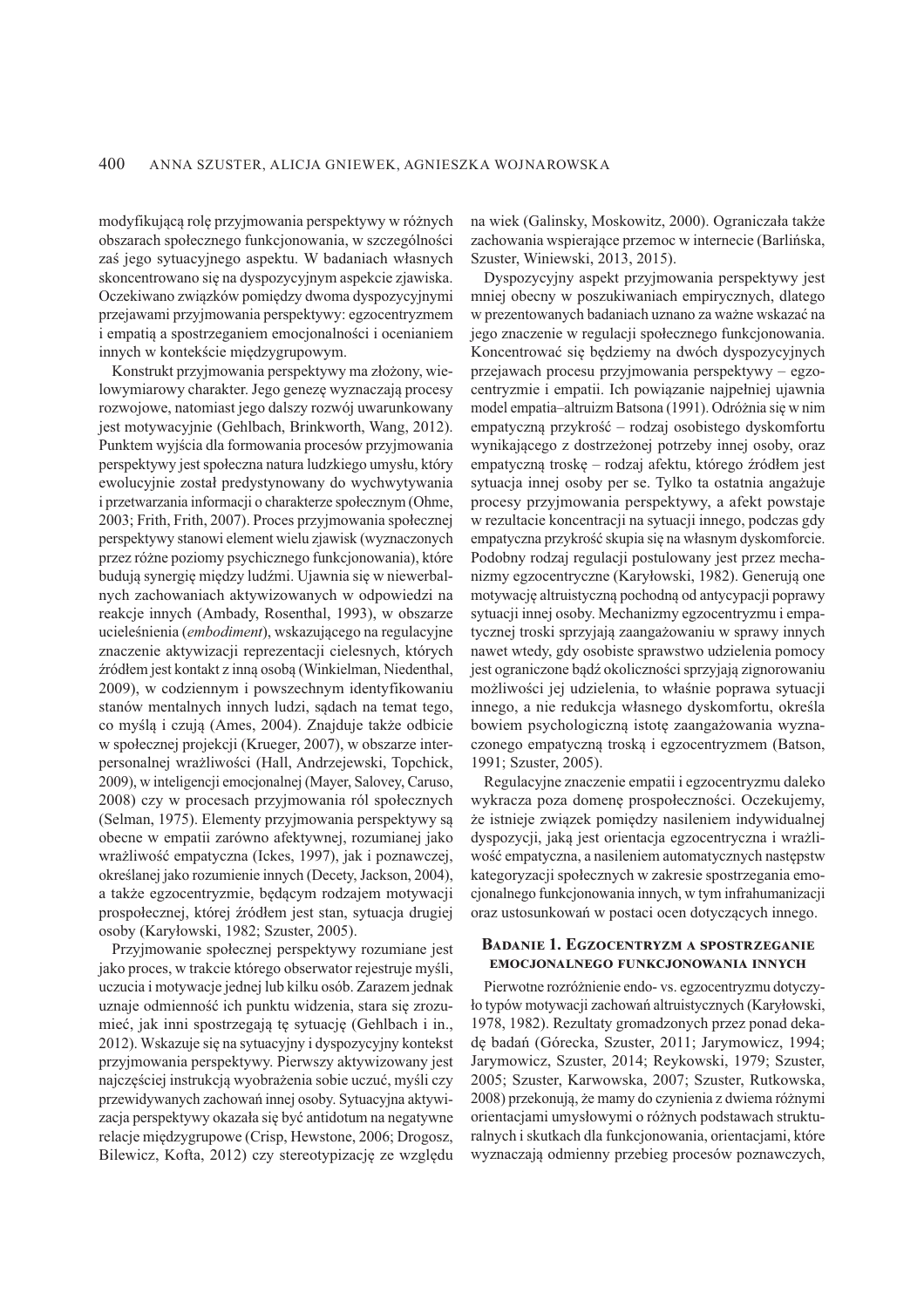emocjonalnych i behawioralnych, wykraczających dalece poza sferę zachowań prospołecznych. Dominacja egzocentryzmu okazała się ograniczać zniekształcenia poznawcze, których przejawem jest asymetria egocentryczna (Codol, Jarymowicz, Kamińska-Feldman, Szuster-Zbrojewicz, 1989: Kamińska-Feldman, 1994: Szuster, 2005), oraz motywacyjne w postaci efektów generalizacji Ja (Borodo, 2009; Szuster, 2008), w tym autowaloryzacyjne - np. efekt trzeciej osoby (Górecka, Szuster, 2011). To ostatnie zniekształcenie dotyczyło antycypacji własnych i cudzych zachowań moralnych w sytuacjach dylematów. Tylko osoby egzocentryczne nie ujawniły tego typowego efektu, polegającego na przypisywaniu innym większej niż sobie (Ja) skłonności do zachowań sprzecznych z normami moralnymi (por. dylematy moralne: Greene, Nystrom, Engell, Darley, Cohen, 2004; także: Górecka, Szuster, 2011). Dominacja egzocentryzmu modyfikowała nie tylko funkcjonowanie w relacjach o charakterze interpersonalnym, ale także wpływała na przebieg procesów wartościowania, ograniczając wpływ podprogowo indukowanego afektu na ocenianie (Karwowska, Szuster, 2006; Szuster, Karwowska, 2007). Wreszcie przebieg procesów kategoryzacji – z natury rzeczy dotyczący relacji międzygrupowych – u osób o dominacji egzocentryzmu okazał się charakteryzować mniejszą pochopnością i powierzchownością. Egzocentrycy niżej oceniali użyteczność atrybutów wyglądu zewnętrznego jako kryterium przynależności osoby do kategorii narodowościowej czy wyznaniowej niż osoby o dominacji endocentryzmu (Szuster, 2005). W badaniach eksperymentalnych Maison (2012) osoby egzocentryczne wyżej oceniały reklamę społeczna i w wiekszym stopniu deklarowały zaangażowanie we wspieraną przez nią akcję niezależnie od tego, kto był beneficjentem pomocy: osoby z porażeniem mózgowym czy osoby uzależnione. Tymczasem postawy osób endocentrycznych były zróżnicowane w zależności od tego, czy adresaci pomocy byli potencjalnie odpowiedzialni za swoje położenie. Wspierali więc bardziej osoby z porażeniem mózgowym niż narkomanów. W innych badaniach egzocentryzm okazał się modyfikować efekty asymetrii w spostrzeganiu dystansów My-Inni (Kamińska-Feldman, 1994; Szuster, 2005; Jarymowicz, Kamińska-Feldman, Szuster, 2016). Wpływ egzocentryzmu ujawnił się także w obszarze dotyczącym emocji – sprzyjał szybszemu rozpoznawaniu ekspresji mimicznych zdegradowanych emocji podstawowych (Różycka, 2008) i większej trafności rozpoznawania emocji mieszanych w teście Skali inteligencji emocjonalnej – twarze (SIE-T; Bielska, 2008). Przywołane rezultaty stały się przesłanką oczekiwań związanych z ograniczeniem typowych efektów atrybucji emocji w relacjach międzygrupowych.

### Spostrzeganie emocjonalności jako wymiar wyznaczający relacje miedzygrupowe

Spostrzeganie emocjonalności w relacjach międzygrupowych wyznaczone jest procesem kategoryzacji. Sposób atrybucji emocji zróżnicowanych ze względu na znak "swój" i "obcy" bywa często wskazywany jako przejaw procesów faworyzacji bądź dyskryminacji (Tajfel, 1961, 1978). Wyraża się on przypisywaniem własnej grupie emocji pozytywnych, a grupie obcej emocji negatywnych (Gocłowska, 2007; Jurewicz, 2014; Tarnowska, 2009; Tarnowska, Sławuta, Kofta, 2012). Takie strategie atrybuowania emocji ze względu na znak ujawniono także w badaniach realizowanych w paradygmacie grupy minimalnej (Tarnowska, 2009; Tarnowska i in., 2012). Efekty faworyzacji i dyskryminacji nasilają się u osób o wysokiej identyfikacji z własną grupą. Przejawy dyskryminacji w zakresie atrybucji emocji dotyczą w szczególności grup pozostających w długotrwałym konflikcie (Bar-Tal, 1999, 2013; Tarnowska i in., 2012).

Dostępność emocji jest niewątpliwie większa w odniesieniu do własnej osoby i własnej grupy. Doświadczenia dotyczące emocjonalności innych, z natury rzeczy mniej dostępne, wymagają zaangażowania uwagi i procesów poznawczych nadających znaczenie złożonym wskazówkom. To zapewne sprawia, że często stwierdza się efekt polegający na przypisywaniu innym mniejszej intensywności przeżywanych emocji w porównaniu z Ja czy grupa własną (Mackiewicz, 2008; Tarnowska, 2009). To także swoiste zniekształcenie "produkowane" przez automatyczne funkcje umysłu. Nie ma przecież powodu obiektywnie przypuszczać, że inni ludzie mniej intensywnie przeżywają emocje niż Ja tylko dlatego, że są mniej dostępni poznawczo.

Fenomen infrahumanizacji wykracza poza proste przejawy faworyzacji i dyskryminacji (Drogosz i in., 2012). Jego istota wyraża się w skłonności do spostrzegania człowieczeństwa jako esencjalnej właściwości grupy własnej, podczas gdy jest ono odmawiane członkom grupy obcej. Człowieczeństwo zaś ujawnia się w zdolności do przeżywania złożonych, swoiście ludzkich emocji, których źródłem jest nowa kora mózgowa. Kryterium stanowi więc wymiar pierwotnościwtórności emocji, a nie jej znak. Efekt infrahumanizacji przejawia się odmienną atrybucją emocji uznawanych za typowo ludzkie (wtórnych, tj. melancholia) i emocji, do których przeżywania zdolni są zarówno ludzie, jak i zwierzęta (pierwotnych, tj. gniew). O ile nasilenie przeżywania emocji pierwotnych nie różnicuje członków grupy własnej i obcej, o tyle wtórne w większym stopniu charakteryzują członków grupy własnej (Leyens 2000; Leyens i in., 2001). Infrahumanizacja pojawia się w relacjach między grupami nawet wtedy, gdy obiektywnie brak ku temu powodów (tj. konfliktu czy różnic światopoglądowych; Baran,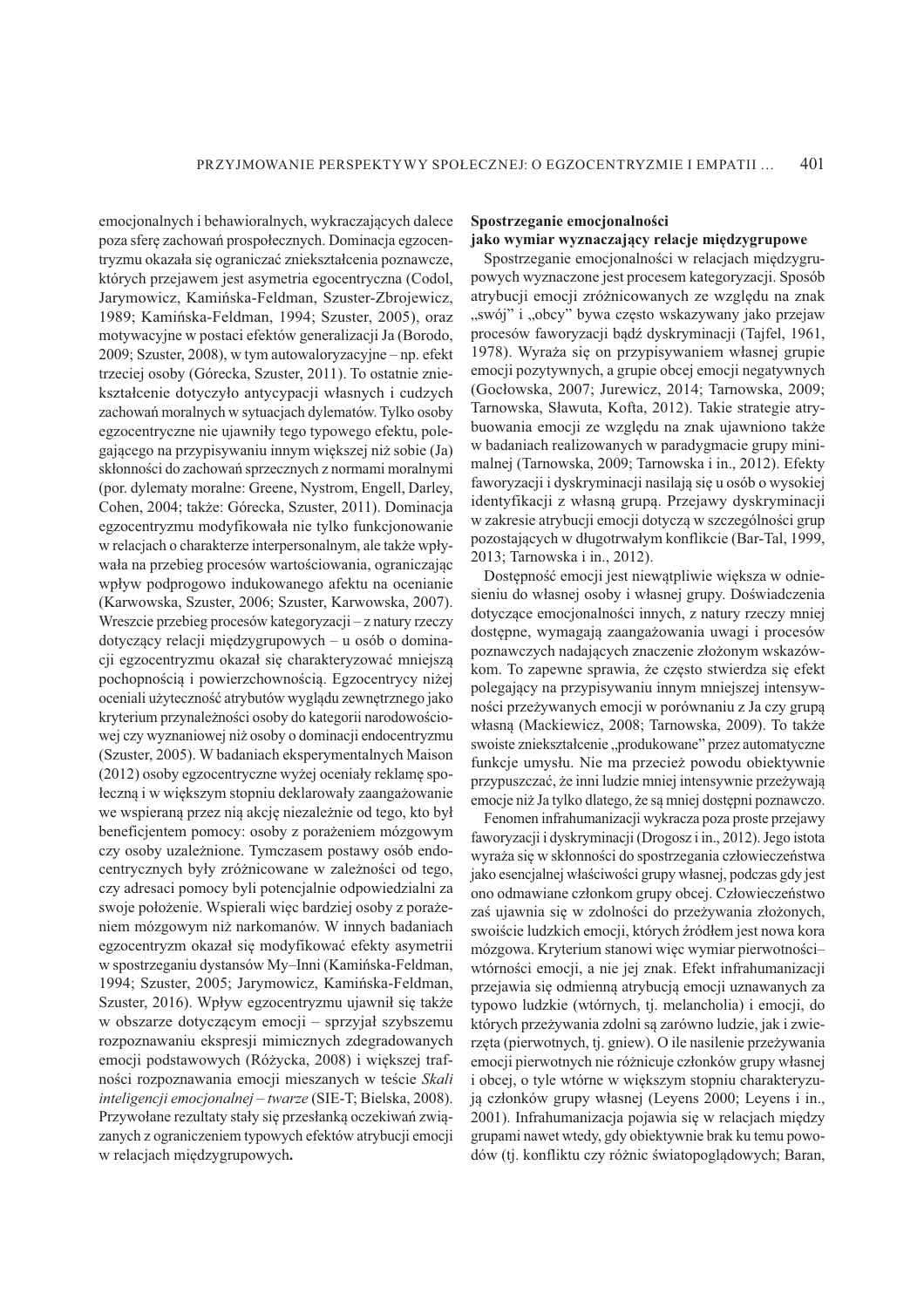2007). Obecna jest także w warunkach grup minimalnych (Mirosławska, Kofta, 2007). Ponadto uważana jest za automatyczny efekt, ujawnia się w IAT: czas kategoryzacji emocji wtórnych do kategorii "my" jest krótszy niż w przypadku kategorii "inni" (Leyens, 2000; Leyens i in., 2001). Zjawisko to można interpretować w kategoriach błędu atrybucji. Jego pojawienie się może być osłabione, a nawet zablokowane, w warunkach wolnych zasobów poznawczych oraz działania intencjonalnego (Leyens, Demoulin, Vaes, Gaunt, Paladino, 2007). Warunki inteligentnej rywalizacji (Baran, 2007), a także intencjonalne naśladowanie ekspresji mimicznej innej osoby (Szuster, Wojnarowska, Wieteska, 2012; Szuster, Wojnarowska, 2016), personalizacja (Miller, 2002) oraz rekategoryzacja (Dovidio, Gaertner, Kafati, 2000) sprzyjają jej ograniczeniu.

Hipotezy. Przywołane rezultaty stanowiły przesłanki dla oczekiwania związków egzocentryzmu z atrybucją emocji członkom grupy obcej. Spodziewano się, że egzocentryzm będzie współwystępować ze spostrzeganiem emocjonalności innych, względnie niezależnym od strategii generowanych procesem kategoryzacji, w tym efektu infrahumanizacji oraz przejawów faworyzacji i dyskryminacji spostrzegania własnej i obcej grupy na wymiarach emocji pozytywnych i negatywnych.

W szczególności oczekiwano, że:

1) Egzocentryzm współwystępuje ze spostrzeganiem emocjonalności innych ludzi – im wyższy egzocentryzm, tym większa atrybuowana częstość przeżywania emocii pierwotnych, wtórnych i pozytywnych przez innych. Prawidłowość ta nie wystąpi w odniesieniu do atrybucji emocji o znaku negatywnym.

2) Egzocentryzm współwystępuje z ograniczeniem efektu infrahumanizacji - im wyższy egzocentryzm, tym niższy poziom infrahumanizacji.

### Metoda

Badanie miało charakter korelacyjny i kwestionariuszowy.

Operacjonalizacja zmiennych: Nasilenie egzocentryzmu. Wykorzystano kwestionariusz Wypadek w górach (Szuster, 2005). Zawiera on historię turysty, który wyszedł ze schroniska w góry podczas niepewnej pogody i nie wrócił na noc. Jego nieobecność została zauważona i jest przedmiotem rozmów w schronisku. Pod opowiadaniem znajduje się lista możliwych refleksji i reakcji, jakie mogą pojawić się w takiej sytuacji. Zadaniem osoby badanej jest wskazanie tych, które byłyby jej najbliższe. Połowa z nich odzwierciedla myśli i refleksje, w których pomoc jest pochodna od koncentracji na Ja, a zatem jest związana z motywacją endocentryczną ("Źle bym się czuł, gdybym nie pomógł"), druga połowa zaś odzwierciedla motywy egzocentryczne, pochodne od koncentracji na sytuacji osoby potrzebującej ("On pewnie liczy na pomoc, nie można go zawieść"). Wskaźnikiem nasilenia egzocentryzmu jest różnica między liczbą zakreślonych argumentów egzocentrycznych i endocentrycznych - im wyższy wskaźnik, tym wyższe nasilenie egzocentryzmu<sup>1</sup>.

Atrybucja emocji. Wykorzystano Kwestionariusz emocji (adaptacja kwestionariusza Leyensa: Mirosławska, Kofta, 2007). Zawiera on listę 28 emocji, zróżnicowanych ze względu na znak (pozytywne vs. negatywne) i złożoność (pierwotne vs. wtórne), oraz siedmiostopniowe skale, których poszczególne punkty opisują częstość przeżywanych emocji (gdzie 1 oznacza Tego uczucia inni nie doznają nigdy, a 7 - To uczucie inni ludzie odczuwają bardzo często).

Częstość przeżywania emocji określana jest dwukrotnie: najpierw w odniesieniu do członków grupy własnej (kategoria określona w instrukcji kwestionariusza – "studenci Twojej uczelni"), a następnie w odniesieniu do grupy obcej ("studenci innej uczelni").

Wyróżniono następujące wskaźniki:

- · średnia częstość przeżywania wszystkich emocji atrybuowana grupie własnej (emocje My) i grupie obcej (emocje Inni);
- · średnia częstość przeżywania emocji pierwotnych atrybuowana grupie własnej (E pierwotne My) i grupie obcej (E pierwotne Inni);
- · średnia częstość przeżywania emocji wtórnych atrybuowana grupie własnej (E wtórne My) i grupie obcej (E wtórne Inni):
- · średnia częstość przeżywania emocji pozytywnych atrybuowana grupie własnej (E pozytywne My) i grupie obcej (E pozytywne Inni);
- · średnia częstość przeżywania emocji negatywnych atrybuowana grupie własnej (E negatywne My) i grupie obcej (E negatywne Inni);
- · nasilenie infrahumanizacji (INFRA), wyrażające się wzorem:

 $INFRA = E$  wtórne  $Mv/E$   $Mv - E$  wtórne Inni/E Inni

Osoby badane. W badaniu wzięły udział 94 osoby w wieku 19–25 lat ( $M = 22,18$ ;  $SD = 1,66$ ), studentki różnych wydziałów Uniwersytetu Warszawskiego i Uniwersytetu Marii Curie-Skłodowskiej w Lublinie.

<sup>&</sup>lt;sup>1</sup> Parametry psychometryczne kwestionariusza Wypadek w górach: stałość w czasie  $r = 0.52$ ;  $p < 0.01$ , brak związku ze skalą aprobaty społecznej  $r = 0.14$ , n.i., trafność zewnętrzna  $r = 0.78$ ; p < 0.001 z Kwestionariuszem endo- egzocentryzmu moralnego (KEEM) J. Karyłowskiego (zob. też: Szuster, 2005).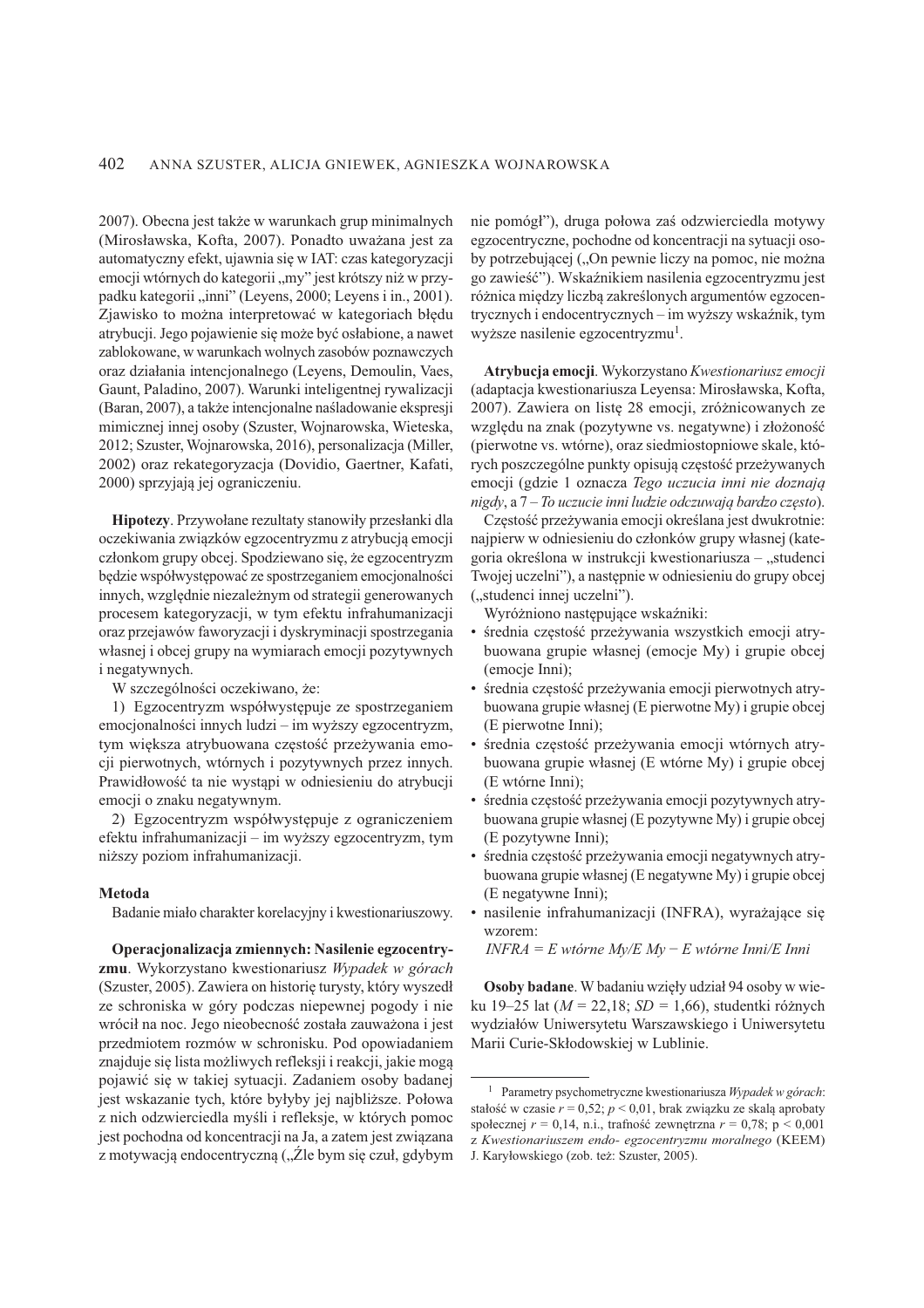Procedura. Badanie realizowane było w dwóch etapach, z których każdy przebiegał w warunkach grupowych. W pierwszym badani wypełniali Kwestionariusz emocji w wersji "My", a po kilkudziesięciu minutach przerwy w wersji "Inni". Po upływie tygodnia wypełniali kwestionariusz Wypadek w górach. Badanie miało charakter anonimowy.

### Wvniki

Matrycę korelacji oraz podstawowe statystyki opisowe dla zmiennych uwzględnionych w badaniu przedstawia tabela 1.

Wyniki analiz korelacji wykazały dodatnią, istotną współzmienność pomiędzy egzocentryzmem a atrybuowaną członkom grupy obcej częstością przeżywania emocji, w tym: wszystkich emocji [ $r(94) = 0,247$ ;  $p < 0,02$ ], emocji pierwotnych  $[r(94) = 0,258; p < 0,02]$ , emocji wtórnych  $[r(94) = 0,223; p < 0,05]$ . Na poziomie tendencji ujawniła się korelacja egzocentryzmu z nasileniem emocji pozytywnych atrybuowanych grupie obcej  $[r(94) = 0,200; p < 0,06]$ . Nie ujawniła się natomiast korelacja egzocentryzmu z atrybucją częstości przeżywania emocji negatywnych przez członków grupy obcej.

Kolejna analiza korelacji ujawniła ujemną, istotną współzmienność między egzocentryzmem a nasileniem infrahumanizacji [ $r(89) = -0,300; p < 0,005$ ]. Im większe nasilenie egzocentryzmu, tym mniejsze nasilenie efektu infrahumanizacji.

Pozostałe korelacje okazały się nieistotne – nie wykazano współzmienności egzocentryzmu i częstości emocji atrybuowanych grupie własnej.

### **Dyskusja**

Uzyskane rezultaty potwierdzają oczekiwania zawarte w hipotezach. Wskazują, że egzocentryzm współwystępuje z atrybucją emocji, a zależność dotyczy wyłącznie grupy obcej. Im większe nasilenie egzocentryzmu, tym większe nasilenie emocji atrybuowanych grupie obcej. Dotyczy to wszystkich emocji, zarówno pierwotnych, jak i wtórnych, a także (na poziomie tendencji) emocji pozytywnych. W tym kontekście wymowny wydaje się brak związku pomiędzy egzocentryzmem a atrybucją negatywnych emocji grupie

### Tabela 1

|  |  |  | Macierz korelacji badanych zmiennych |  |
|--|--|--|--------------------------------------|--|
|  |  |  |                                      |  |

|                                                    | $\mathcal M$ | SD   | 1          | $\overline{2}$ | 3         | 4                 | 5         |
|----------------------------------------------------|--------------|------|------------|----------------|-----------|-------------------|-----------|
| 1. Egzocentryzm                                    | 2,48         | 2,02 |            |                |           |                   |           |
| 2. Poziom infrahumanizacji                         | 0,01         | 0,02 | $-0,300**$ |                |           |                   |           |
| Grupa własna                                       |              |      |            |                |           |                   |           |
| 3. Ocena częstości przeżywania wszystkich emocji   | 4,01         | 0,66 | $-0,125$   | 0,075          |           |                   |           |
| 4. Ocena częstości przeżywania emocji pierwotnych  | 4,03         | 0,75 | $-0,113$   | 0,049          | $0,387**$ | $\qquad \qquad -$ |           |
| 5. Ocena częstości przeżywania emocji wtórnych     | 3,99         | 0,62 | $-0,117$   | $-0,039$       | $0,423**$ | $0,358**$         |           |
| 6. Ocena częstości przeżywania emocji pozytywnych  | 4,76         | 0,69 | $-0,093$   | $-0,01$        | $0,383**$ | $0,389**$         | $0,367**$ |
| 7. Ocena częstości przeżywania emocji negatywnych  | 3,26         | 1,13 | $-0,153$   | 0,024          | $0,427**$ | $0,413**$         | $0,433**$ |
| Grupa obca                                         |              |      |            |                |           |                   |           |
| 8. Ocena częstości przeżywania wszystkich emocji   | 4,21         | 0,58 | $0,247*$   | $-0,134$       | $0,405**$ | 0,095             | 0,114     |
| 9. Ocena częstości przeżywania emocji pierwotnych  | 4,34         | 0,57 | $0,258*$   | 0,053          | $0,357**$ | 0,076             | 0,025     |
| 10. Ocena częstości przeżywania emocji wtórnych    | 4,09         | 0,58 | $0,223*$   | $-0.313**$     | $0,392**$ | 0,083             | 0,170     |
| 11. Ocena częstości przeżywania emocji pozytywnych | 4,20         | 0,51 | 0,200(t)   | $-0.230**$     | $0,283**$ | $0,380**$         | $0,401**$ |
| 12. Ocena częstości przeżywania emocji negatywnych | 4,25         | 0,95 | 0,174      | $-0,021$       | $0,346**$ | $-0,148$          | $-0,129$  |

(t)  $p < 0.06$ ; \*  $p < 0.05$ ; \*\*  $p < 0.01$ .

ciąg dalszy tabeli 1 na następnej stronie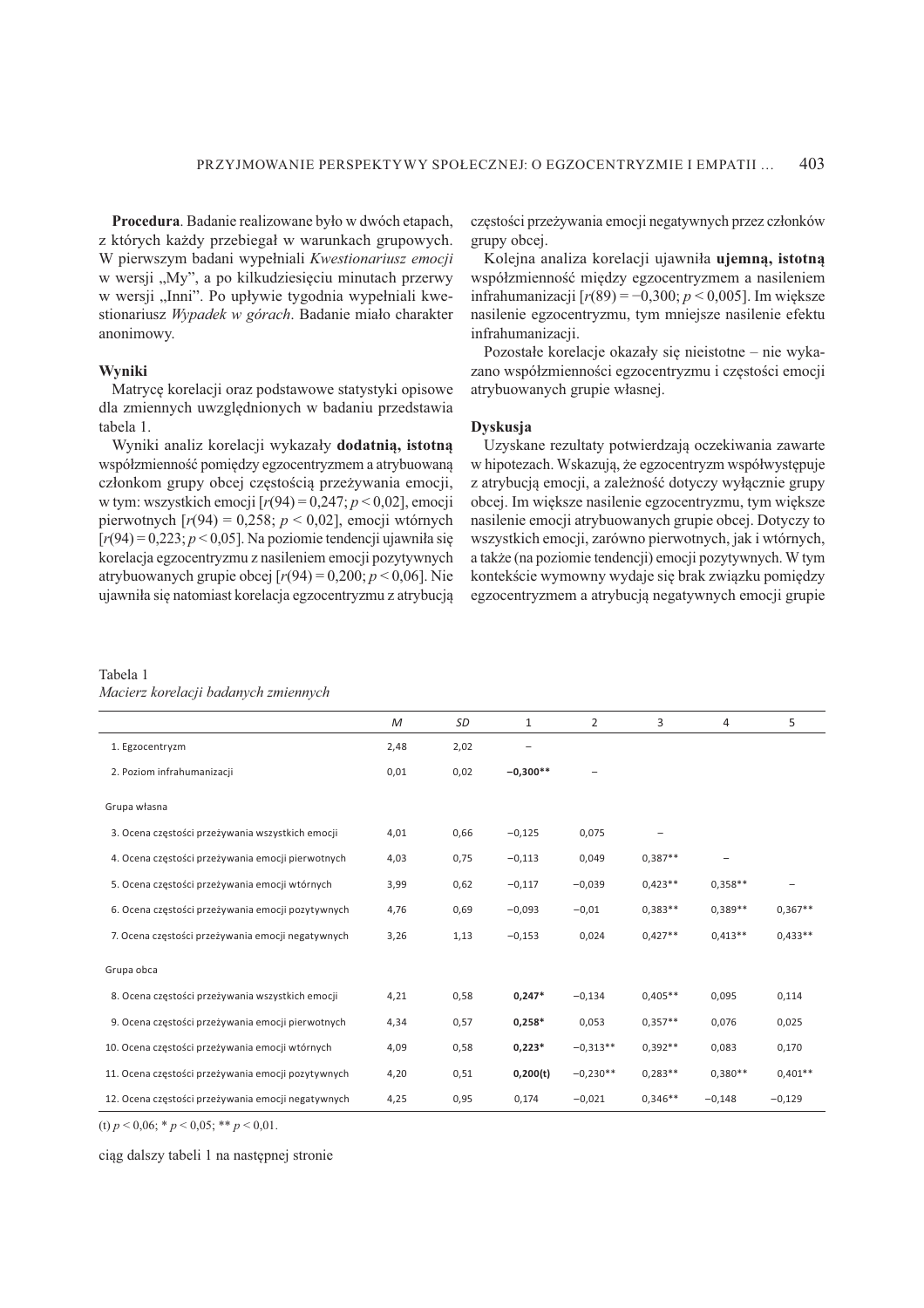#### 404 ANNA SZUSTER, ALICJA GNIEWEK, AGNIESZKA WOJNAROWSKA

ciąg dalszy tabeli 1 z poprzedniej strony

|                                                    | 6         | 7         | 8         | 9         | 10        | 11       |
|----------------------------------------------------|-----------|-----------|-----------|-----------|-----------|----------|
| 1. Egzocentryzm                                    |           |           |           |           |           |          |
| 2. Poziom infrahumanizacji                         |           |           |           |           |           |          |
| Grupa własna                                       |           |           |           |           |           |          |
| 3. Ocena częstości przeżywania wszystkich emocji   |           |           |           |           |           |          |
| 4. Ocena częstości przeżywania emocji pierwotnych  |           |           |           |           |           |          |
| 5. Ocena częstości przeżywania emocji wtórnych     |           |           |           |           |           |          |
| 6. Ocena częstości przeżywania emocji pozytywnych  |           |           |           |           |           |          |
| 7. Ocena częstości przeżywania emocji negatywnych  | $0,401**$ |           |           |           |           |          |
| Grupa obca                                         |           |           |           |           |           |          |
| 8. Ocena częstości przeżywania wszystkich emocji   | 0,073     | 0,142     |           |           |           |          |
| 9. Ocena częstości przeżywania emocji pierwotnych  | 0,016     | 0,094     | $0,929**$ |           |           |          |
| 10. Ocena częstości przeżywania emocji wtórnych    | 0,104     | 0,143     | $0.919**$ | $0,707**$ |           |          |
| 11. Ocena częstości przeżywania emocji pozytywnych | $0,431**$ | $0,336**$ | $0.672**$ | $0.553**$ | $0.693**$ |          |
| 12. Ocena częstości przeżywania emocji negatywnych | $-0,208*$ | $-0,049$  | $0,864**$ | $0,849**$ | $0,733**$ | $0,208*$ |

(t)  $p \le 0.06$ ; \*  $p \le 0.05$ ; \*\*  $p \le 0.01$ .

Źródło: tabele 1-2 – opracowanie własne.

obcej, która bywa interpretowana jako swoisty przejaw dyskryminacji (por. Tarnowska, 2009).

Po raz kolejny uzyskano potwierdzenie związku pomiędzy zjawiskami psychologicznymi regulującymi proces przyjmowania perspektywy a infrahumanizacją (por. Szuster i in., 2012). W poprzednich badaniach ujawniono znaczenie interakcji czynników sytuacyjnych i dyspozycyjnych aktywizujących proces przyjmowania perspektywy dla ograniczenia infrahumanizacji - naśladowania innej osoby i łatwości koncentrowania uwagi na sytuacji zewnętrznej. Tym razem to właściwość dyspozycyjna egzocentryzm okazała się negatywnie współwystępować z nasileniem infrahumanizacji: im wyższe nasilenie egzocentryzmu, tym mniejsze nasilenie przejawów subtelnej dehumanizacji innych.

Tendencyjności w spostrzeganiu i przypisywaniu emocji innym dowodzą dziesiątki badań, a infrahumanizacja okazała się predyktorem poważnych, negatywnych przejawów międzygrupowych relacji (np. nienawiści, przemocy; Drogosz i in., 2012). Niewiele wiemy natomiast o możliwościach jej ograniczenia. Prezentowane wyniki stanowią przesłankę dla kolejnych badań eksperymentalnych weryfikujących już kierunkowe hipotezy wskazujące, że orientacja egzocentryczna ogranicza automatyczny i stereotypowy sposób spostrzegania innych ludzi także w obszarze emocjonalnego funkcjonowania.

Jakie właściwości generowane przez mechanizmy egzocentryczne sprzyjają ograniczeniu takiej tendencyjności? Wydaje się, że można wskazać dwie: (1) specyfikę przebiegu procesów kategoryzacji oraz (2) ograniczenie dominującej roli Ja. Uproszczenie i unegatywnienie obrazu innych to typowe, automatycznie generowane efekty kategoryzacji. Wydaje się, że egzocentryzm jest przykładem czynnika motywacyjnego (wskazywanego w modelu Fiske, Neuberg, 1990), sprzyjającego zindywidualizowanemu, atrybucyjnemu przetwarzaniu. Spójne z taką interpretacją są rezultaty dwóch badań. W pierwszym dominacja orientacji egzocentrycznej sprzyjała ograniczeniu pochopnej i powierzchownej kategoryzacji nieznanych osób do kategorii narodowościowych (Szuster, 2005). W drugim ujawniono preferencję do posługiwania się autonomicznym kryterium wartościowania innych ludzi u osób o dominacji orientacji egzocentrycznej (Rutkowska, Szuster, 2011). Tylko kryterium autonomiczne, w przeciwieństwie do utylitarnego, normatywnego i osobowego, czyni podstawa wartościowania immanentne właściwości osoby, niezależnie od ich użyteczności dla Ja czy zgodności z normami. To wyznacza taki sam status ontologiczny spostrzegającego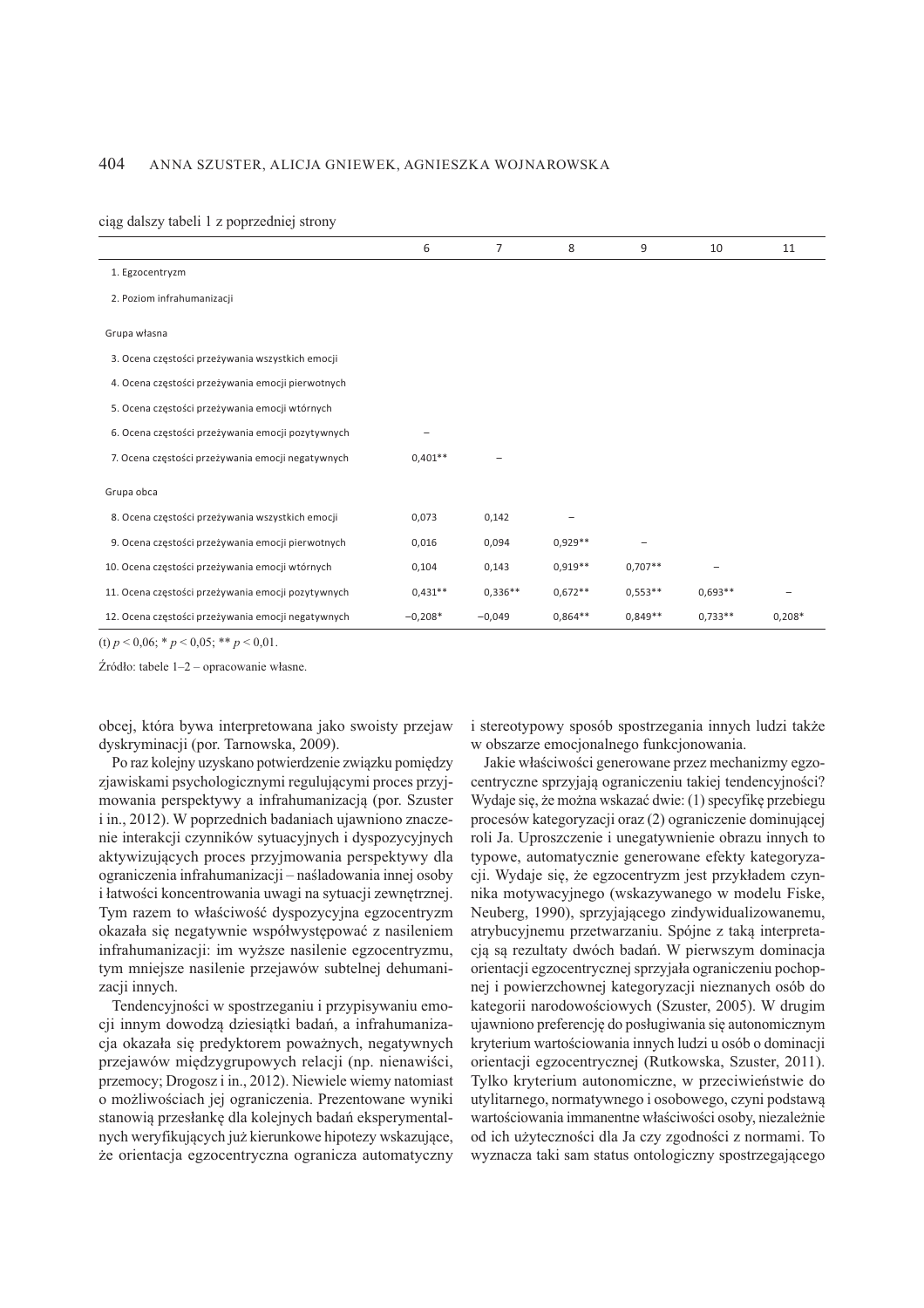i spostrzeganego. Można sądzić, że źródłem regulacyjnej roli egzocentryzmu, także w relacjach międzygrupowych, jest selektywność i atrybucyjny charakter procesu kategoryzacji, a także dobrze ukształtowany system standardów poza-Ja, definiujący stany normalne i pożądane dla innych (Reykowski, 1979).

Druga właściwość egzocentryzmu, odpowiadająca za modyfikację zniekształceń w spostrzeganiu innych, to ograniczenie nawykowej, automatycznej dominacji Ja. Chroniczna dostępność Ja czyni własną emocjonalność szczególnie wyrazistą. Sprawia, że inni, na zasadzie kontrastu, jawią się nie jako wyrazista figura (jak Ja), ale zaledwie jako tło. W prezentowanym badaniu ograniczenie tego zniekształcenia ujawnia się w zakresie atrybucji innym większej częstości przeżywania emocji wtórnych i pierwotnych.

Potwierdzono więc oczekiwania, że egzocentryzm współwystępuje z ograniczaniem tendencyjności pochodnej od procesów kategoryzacji, przejawiającej się budowaniem uproszczonego obrazu emocjonalności innych.

### **BADANIE 2. DYSPOZYCYJNA EMPATIA** A MOŻLIWOŚĆ OGRANICZANIA USTOSUNKOWAŃ POCHODNYCH OD PRZYNALEŻNOŚCI **KATEGORIALNEJ**

Fundamentalnym warunkiem pojawienia się pobudzenia empatycznego jest inna osoba. Baron-Cohen precyzuje wręcz, że "empatia występuje wtedy, gdy zawieszamy jednoogniskową koncentrację uwagi i przyjmujemy perspektywę dwuogniskową" (2014, s. 31). To buduje pomost pomiędzy empatią a przyjmowaniem perspektywy innego. Większość współczesnych podejść podkreśla rozdzielność osoby spostrzegającej, odbierającej emocję od osoby przeżywającej tę emocję oraz aktywny charakter procesu empatii. To odróżnia empatię od zjawiska "zakażania emocjonalnego" (Wróbel, 2008), które jest jednak jej ważnym elementem. Sama empatia natomiast stanowi coś więcej. Wprowadza bowiem swoiste "filtry" między własnym i cudzym stanem emocjonalnym (Eisenberg, Strayer, 1987; de Waal, 2012).

Automatyczna zdolność reagowania empatycznym pobudzeniem na sytuację dyskomfortu innej osoby jest pierwotną, uniwersalną właściwością ludzką. W miarę rozwoju reakcja na sytuację innej osoby w coraz większym stopniu uwarunkowana jest czynnikami poznawczymi – kształtuje się empatia poznawcza. Określana jako zdolność rozumienia przekonań, uczuć i zamiarów innych (Decety, Jackson, 2004) angażuje bardziej złożone procesy poznawcze (Hoffman, 2006). Generuje nowe możliwości: uniezależnia reakcie od bezpośredniego kontaktu z bodźcem, a język staje się pośrednikiem we wzbudzaniu pobudzenia empatycznego. Ponadto kształtuje umiejętność antycypacji konsekwencji własnych zachowań dla innych. Empatia poznawcza jest źródłem afektu, ale o innym, postpoznawczym charakterze.

Zarówno afektywny, jak i poznawczy aspekt empatii jest zróżnicowany interindywidualnie. Empatia afektywna jest w dużej mierze uwarunkowana genetycznie (Rushton, Fulker, Neale, Nias, Eysenck, 1986; Zahn-Waxler, Robinson, Emde, 1992). Natomiast w rozwoju empatii poznawczej decydującą rolę odgrywają czynniki środowiskowe (Baron-Cohen, 2014). Wiele przemawia za tym, że wzorce reagowania empatią poznawczą, w szczególności przyjmowania ról, są rezultatem wpływów środowiskowych, tj. oddziaływań rodzicielskich. Modelowanie i stosowanie indukcji to najczęściej wskazywane techniki wychowawcze sprzyjające rozwojowi empatii poznawczej (Hoffman,  $2006$ ).

Społeczna rola jest bodaj najczęściej podnoszonym aspektem empatii. Rezultaty licznych badań ukazują dobroczynne skutki empatii traktowanej jako właściwość indywidualna, dyspozycyjna. Wiazano ja z poczuciem moralności, sprawiedliwością, zachowaniami prospołecznymi i współpracą (Batson, Shaw, 1991; Eisenberg, Morris, 2001; Hoffman, 2006; Szuster, 2016). Podkreślano jej znaczenie w ograniczaniu skłonności do wykroczeń i sprawstwa przemocy rówieśniczej (Davis, 1999). Istnieją mocne dowody wskazujące na związek antyspołecznych zachowań z niskim poziomem empatii (Jolliffe, Farrington, 2004) oraz słabą, ujemna zależność pomiedzy ogólnymi skłonnościami empatycznymi a angażowaniem się w przemoc (Correia, Dalbert, 2008; Endresen, Olweus, 2001; Jolliffe, Farrington, 2006), także w perspektywie długofalowej (Olweus, 1993). Wykazano również związek cyberprzemocy zarówno z poziomem empatii globalnej (Steffgen, König, Pfetsch, Metzler, 2012), jak i afektywnej, a także poznawczej (Ang, Goh, 2010; Schultze-Krumbholz, Scheithauer, 2009). Wyniki wskazują także, że empatia jest pozytywnie związana z regulowaniem emocji i zachowań emocjonalnych (Eisenberg, 2000), negatywnie z intensywnością i częstością występowania negatywnych emocji (Davis, Conklin, Smith, Luce, 1996), a także może być przyczyną pojawiania się poczucia winy, które z kolei może prowadzić do prospołeczności (Hoffman, 2006).

### Dyspozycyjna empatia a ustosunkowania wobec innego

Z punktu widzenia prezentowanego badania szczególnie interesujące są rezultaty wskazujące na rolę empatii w modyfikowaniu ustosunkowań wobec innych, np. grup mniejszościowych, wyraziście odmiennych od kontekstu społecznego, w którym funkcjonuje podmiot. Wyniki badań wskazują, że dyspozycyjna empatia upozytywnia postawy wobec członków grup napiętnowanych – chorych na AIDS,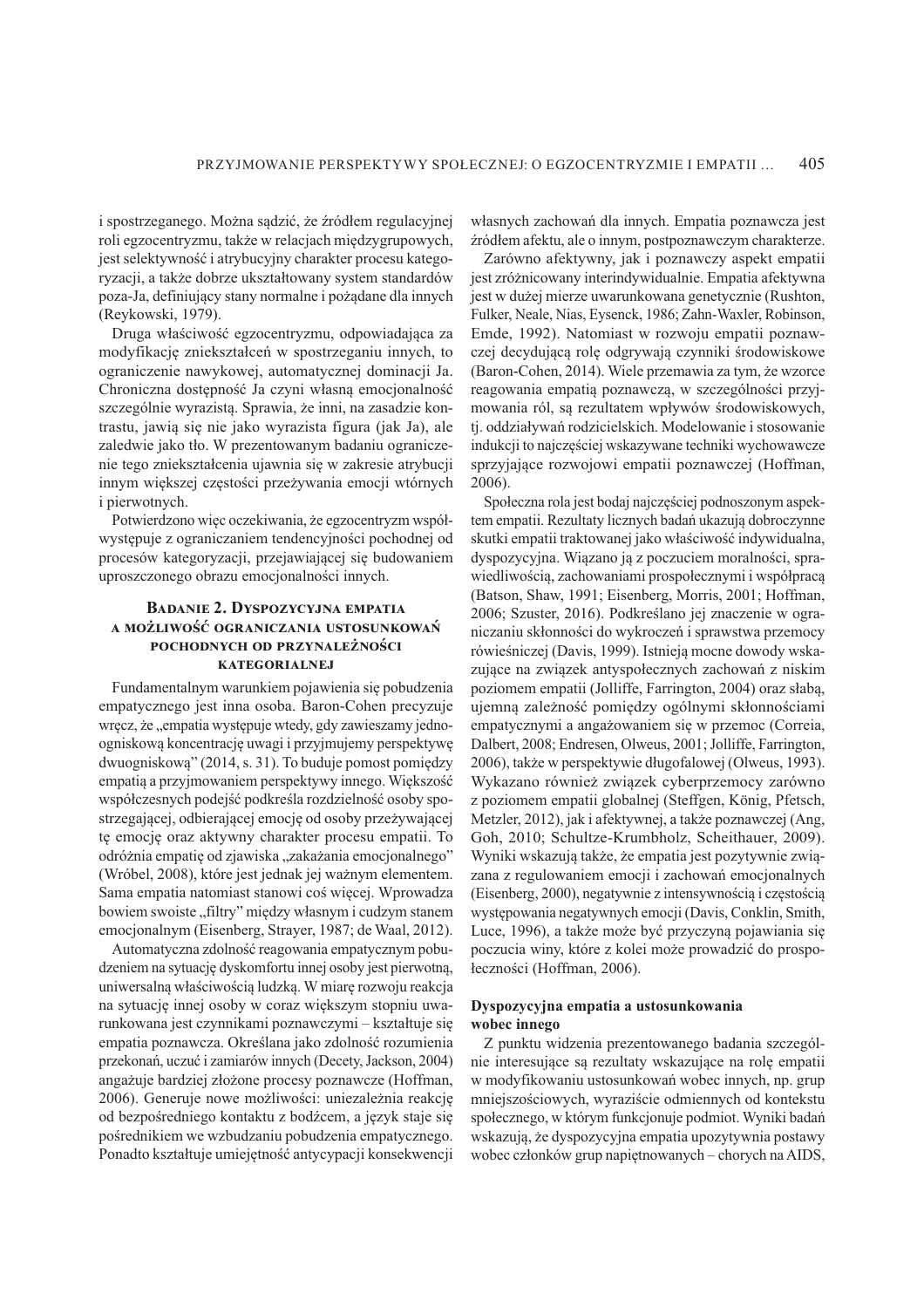bezdomnych, przestępców (Batson, 1997; Clore, Jeffrey, 1972) i przedstawicieli grup mniejszościowych (Vescio, Sechrist, Paolucci, 2003). Nasila wrażliwość na potrzeby innych, skłaniając zarazem do rozważenia długoterminowych konsekwencji pomocy. To sprawia, że wsparcie osób o większym nasileniu dyspozycyjnej empatii jest mniej zależne od wpływu doraźnych czynników sytuacyjnych, tj. łatwości reinterpretacji sytuacji potrzeby innego (Batson, Dyck, Brandt, Batson, Powell, 1988) czy nastroju (Batson i in., 1989).

Przedmiotem zainteresowania w kolejnym badaniu są nieafektywne skutki dyspozycyjnej empatii, dotyczące ustosunkowań wobec osoby należącej do innej kategorii wyznaniowej. Przywołane ustalenia wskazują, że empatia rozumiana jako indywidualna właściwość modyfikuje różne przejawy ustosunkowań społecznych. Obraz tych ustaleń jest spójny – większa dyspozycyjna wrażliwość empatyczna ogranicza negatywne, pochodne od stereotypów, ustosunkowania wobec członków grup mniejszościowych charakteryzujących się niskim statusem.

Hipotezy. Oczekiwano związków pomiędzy wrażliwością empatyczna a nasileniem ocen osoby należącej do innej kategorii wyznaniowej. Sprawdzano deklarowane przejawy ustosunkowań odnoszące się do różnych aspektów funkcjonowania osoby należącej do innej kategorii: ocenę afektywna w postaci wrażenia, jakie wzbudziła, ocene adekwatności jej zachowania, ocenę kompetencji, a także deklarowaną chęć współpracy. O ile wybór wymiarów ocen dotyczących afektu, zachowania i dystansu wprost wynika z rezultatów badań nad regulacyjną rolą empatii, o tyle wymiar kompetencji wymaga komentarza. Wskazuje się, że kompetencja (czy też sprawność) jest podstawową, obok wspólnotowości, dymensją, która wyznacza spostrzeganie społeczne (Fiske, 1982; Wojciszke, 2010). O ile podmiot, charakteryzując siebie, koncentruje uwagę na własnej sprawczości i skuteczności (one bowiem wyznaczają możliwości efektywnego zabezpieczenia własnych interesów), to w przypadku innego koncentruje się na wymiarach moralnościowych (wspólnotowych). Ponieważ od tego jak spostrzegany jest inny – jako uczciwy i pomocny czy też kłamliwy i egoistyczny – zależy wiele decyzji. Zatem zarówno wyrazista moralność innego, przy mniejszym znaczeniu przypisywanemu jego kompetencji, jak i sprawność własna jest adaptacyjna i służy zabezpieczeniu interesów podmiotu. Taka konfiguracja wymiarów spostrzegania społecznego wyznaczona jest wszakże wyłacznie własna perspektywa. W kontekście modyfikujących właściwości empatii wydaje się prawdopodobne, że większa empatia poznawcza sprzyjająca dostrzeganiu odrębności perspektywy własnej i innego – może współwystępować z ograniczeniem takiej asymetrii. Innymi słowy, kompetencje i sprawności innego mogą być istotnym wymiarem oceny jego funkcjonowania. To zaś może sprzyjać wyższemu ocenianiu innej osoby także na wymiarze kompetencji.

Oczekiwano, że większa dyspozycyjna empatia będzie współwystępowała z wyższymi ocenami osoby na wymiarze afektywnym, behawioralnym i sprawnościowym oraz z większą chęcią współpracy z nią.

### **Metoda**

Badanie miało charakter korelacyjny. Dokonywano w nim pomiaru empatii dyspozycyjnej oraz ustosunkowań wobec osoby prezentowanej na filmie.

Operacjonalizacja zmiennych: Pomiar empatii. Do pomiaru dyspozycyjnej empatii użyto kwestionariusza Empathy Scale Items (Caruso, Mayer, 1998). Kwestionariusz składa się z 30 stwierdzeń (np. "Łatwo się wzruszam, ogladając smutny film"), które badani oceniają na pieciostopniowej skali (1 – zupełnie się do mnie nie odnosi; 5 – całkowicie się do mnie odnosi). Wskaźnikiem empatii dyspozycyjnej jest suma zaznaczonych wartości w poszczególnych stwierdzeniach. Zakres wskaźnika mieścił się pomiędzy 30 a 150<sup>2</sup>.

Pomiar ustosunkowań. Postawy mierzono za pomocą autorskiego kwestionariusza (Skorb, 2012), w skład którego wchodziły 4 stwierdzenia dotyczące osoby przedstawionei w specialnie przygotowanym materiale filmowym. eksponowanym osobom badanym. Ich zadaniem było zaznaczenie na pięciostopniowej skali odpowiedzi najbardziej odpowiadającej ich odczuciom. Każde twierdzenie odzwierciedlało inny aspekt ustosunkowania:

1) Ustosunkowanie afektywne – ocena wrażenia: ("Osoba, którą widziałem/am na filmie, zrobiła na mnie": 1 negatywne wrażenie,  $5 -$  pozytywne wrażenie).

2) Ustosunkowanie behawioralne – ocena, na ile zachowanie osoby jest adekwatne do sytuacji: ("Uważam, że jej postępowanie w opisanych sytuacjach było":  $1 - nie$ adekwatne, 5 – adekwatne).

3) Ustosunkowanie sprawnościowe – ocena kompetencji: ("Uważam, że osoba, którą widziałem/am na filmie, jest":  $1 - niekompetentna, 5 - kompetentna).$ 

4) Poczucie dystansu psychologicznego – ocena stopnia dążenia/unikania: ("Jeśli miałbym/miałabym uczestniczyć we wspólnym projekcie z osobą, którą widziałem/łam na filmie, zrobiłbym/łabym to":  $1 -$  bardzo niechetnie, 5 – bardzo chetnie).

<sup>&</sup>lt;sup>2</sup> Współczynnik  $\alpha$  Cronbacha dla kwestionariusza mieści się w przedziale od 0,5 (positive sharing) do 0,7 (responsive crying).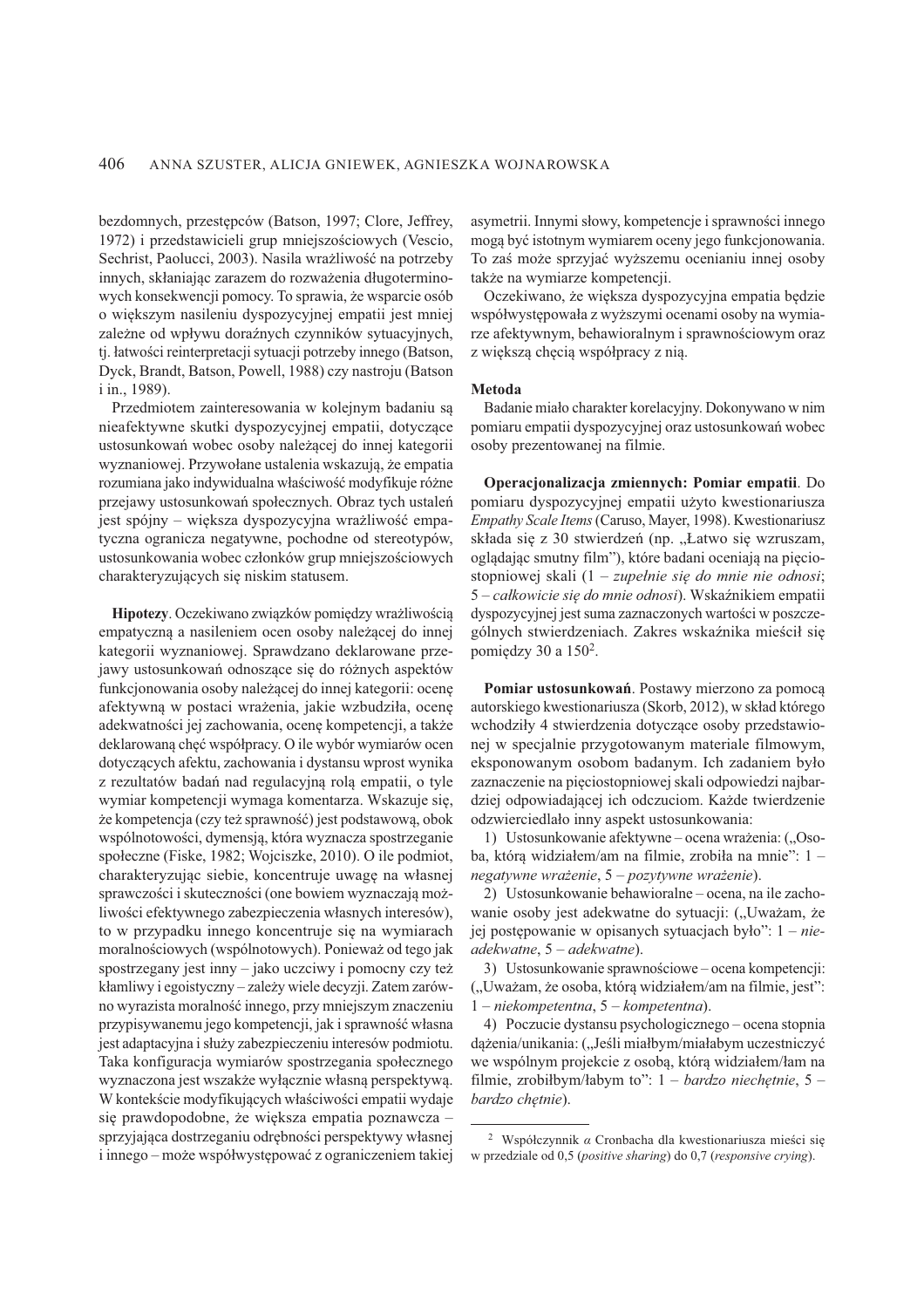Wskaźnikami wymienionych aspektów ustosunkowań były wartości zaznaczone na poszczególnych skalach.

Materiał bodźcowy. Prezentowano przygotowany specjalnie dla celów badania pięciominutowy film. Jego bohaterką była młoda kobieta, Polka, która opowiadała o swoich doświadczeniach (pozytywnych i negatywnych) będących konsekwencją zmiany wyznania (z katolicyzmu na islam). Prezentowała swoje decyzje jako świadomy akt, poparty głębokimi przemyśleniami i refleksją. Dla podkreślenia wyrazistości odrębności kategorii wyznaniowej kobieta miała na głowie burkę.

Osoby badane. W badaniu wzięło udział 120 studentów z wydziałów filozofii i psychologii UW oraz z wydziałów SGGW w wieku 19-27 lat, w tym 77 kobiet i 43 mężczyzn  $(M = 23; SD = 1,78).$ 

Procedura. Badanie realizowane było w dwóch etapach oddzielonych tygodniową przerwą. Miało charakter anonimowy – badani posługiwali się wybranymi przez siebie symbolami, co pozwalało ustalić, że kwestionariusze pochodzą od jednej osoby. W pierwszym etapie, realizowanym w małych grupach, badani wypełniali kwestionariusz empatii. Podczas kolejnego, indywidualnego spotkania prezentowano badanym film, a następnie proszono o udzielenie odpowiedzi na pytania dotyczące prezentowanej na filmie osoby.

#### Wvniki

Matrycę korelacji oraz podstawowe statystyki opisowe dla zmiennych uwzględnionych w badaniu przedstawia tabela 2.

Wyniki analiz korelacji wykazały dodatnią współzmienność pomiędzy dyspozycyjną empatią a afektywną oceną wrażenia, adekwatnością zachowania oraz dystansem psychologicznym. W zakresie oceny kompetencji uzyskano dodatni związek na poziomie tendencji. Oczekiwana w hipotezie zależność została ujawniona. Stwierdzono współzmienność poziomu dyspozycyjnej empatii i ocen eksponowanej osoby – im wyższy poziom empatii, tym bardziej pozytywne oceny w zakresie poszczególnych wymiarów: afektywnego, adekwatności zachowania oraz dystansu psychologicznego wobec członka grupy obcej. Eksploracyjny charakter badanego związku pomiędzy empatią a oceną kompetencji uzasadnia interpretacje uzyskanego wyniku jako silnej tendencji wskazującej na współzmienność obu zjawisk.

#### **Dyskusja**

Uzyskane wyniki mają w dużej mierze charakter replikacyjny. Stanowią kolejny dowód potwierdzający regulacyjne znaczenie dyspozycyjnej empatii w ograniczaniu automatycznych, negatywnych ustosunkowań wobec innych. Ekspozycja osoby z własnej kategorii (Polka), która z własnej woli stała się członkiem innej kategorii wyznaniowej, była celowym zabiegiem. Jak wskazuja badania, "odstępcy" – osoby niepodzielające poglądów większości czy, "opuszczające" własną grupę, przyciągają szczególną uwagę i nasilają aktywność grupy, ale zdecydowanie nie są lubiani (Brown, 2006). W tym kontekście widoczna staje się rola empatii. W zakresie wszystkich wymiarów wyznaczających różne aspekty postawy większa dyspozycyjna empatia współwystępowała z deklarowaniem bardziej pozytywnych ustosunkowań. Dotyczyło to zarówno zgeneralizowanej deklaracji afektywnej – lubienia, jak i aspektów bardziej specyficznych, a zarazem mniej związanych z kwestią zmiany wyznania – oceny zachowania i potencialnej współpracy. Warto przypomnieć, że takie pozornie bez związku wymiary bywają znakomitym "papierkiem lakmusowym" uprzedzeń i stereotypów. W badaniach Maison (1995) ten sam projekt budynku był inaczej oceniony na wielu różnych wymiarach (kompetencji, funkcjonalności, estetyki) w zależności od informacji o narodowości jego autora. Fakt, że inny i jego zachowanie są w takim przypadku oceniane bardziej

| Tabela 2                             |  |
|--------------------------------------|--|
| Macierz korelacji badanych zmiennych |  |

|                                       | M      | SD    |           |           | 3         | 4         |
|---------------------------------------|--------|-------|-----------|-----------|-----------|-----------|
| 1. Empatia                            | 108,70 | 14,18 | ٠         |           |           |           |
| 2. Ustosunkowanie afektywne           | 3,33   | 1,04  | $0,335**$ |           |           |           |
| 3. Ustosunkowanie behawioralne        | 3,67   | 0,87  | $0,294**$ | $0.549**$ | ۰         |           |
| 4. Ustosunkowanie sprawnościowe       | 3,58   | 0,88  | 0,171(t)  | $0.517**$ | $0.659**$ |           |
| 5. Poczucie dystansu psychologicznego | 3,51   | 1,08  | $0,259**$ | $0.538**$ | $0,396**$ | $0,329**$ |

(t)  $p < 0.065$ ; \*  $p < 0.05$ ; \*\*  $p < 0.01$ .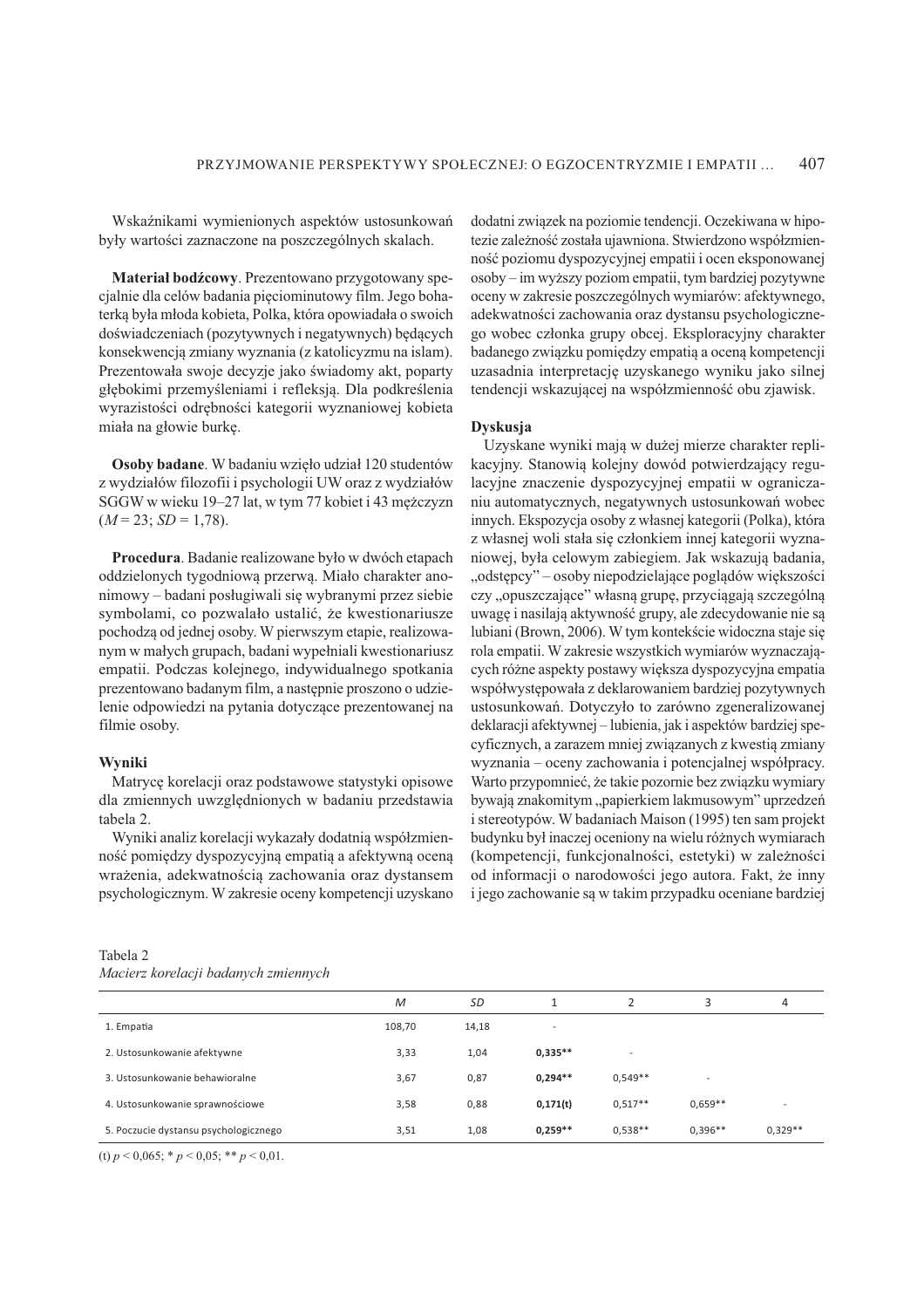pozytywnie, potwierdzają również badania skupiające się na empatii wzbudzanej sytuacyjnie (Davis, 1999). Niemniej badanie zawiera ograniczenia, każące z pewną ostrożnością odnieść się do interpretacji wskazującej na związki między empatią a upozytywnianiem ustosunkowań specyficznie międzygrupowych. Po pierwsze nie uwzględniono kontroli procesu kategoryzacji: czy eksponowana osoba była rzeczywiście spostrzegana jako członek innej niż własna kategorii, czy jako odstępca (co sugerowano we wprowadzeniu). Po drugie badanie nie daje odpowiedzi na to, czy analogiczny związek nie ujawniłby się także w odniesieniu do członka grupy własnej. Niemniej nawet taki obraz wyników nie dyskredytowałby znaczenia dyspozycyjnej empatii w kontekście upozytywniania oceniania innych.

Uzyskany wynik nie jest związany z wpływem aprobaty społecznej, na co zwykle narażone są deklarowane, jawne pomiary. Analiza korelacji w badaniu pilotażowym, testującym kwestionariusz na próbie polskiej (Skorb, 2012), nie ujawniła współwystepowania miar empatii z użyciem kwestionariusza Caruso i potrzebą aprobaty społecznej.

Na koniec warto skomentować wynik dotyczący wymiaru kompetencji – im wyższa empatia, tym bardziej pozytywna ocena kompetencji innego. Uzyskany wynik wymaga starannej replikacji i to w schemacie eksperymentalnym. Stanowi jednak przesłankę uzasadniającą kontynuowanie poszukiwań dotyczących regulacyjnych właściwości empatii. Dotyczy to również domeny wymiarów wyznaczających spostrzeganie społeczne innych ludzi – także w zakresie kompetencji. Kierunek zależności w przypadku wymiaru kompetencji jest taki sam, jak w przypadku pozostałych wymiarów, co wydaje się wspierać interpretację, że empatia współwystępuje ze spostrzeganiem innych ludzi jako autonomicznych jednostek, których oceny nie są determinowane ich przynależnością kategorialną.

#### DYSKUSJA OGÓLNA

Złożony, wielowymiarowy proces przyjmowania społecznej perspektywy fascynuje coraz większą grupę badaczy (Batson, Early, Salvarani, 1997; Davis, 2005; Galinsky, Maddux, Gilin, White, 2008; Gehlbach i in., 2012). Przedmiotem badań są pojedyncze przejawy zjawiska, lecz kumulacja ich rezultatów pozwoli na bardziej wnikliwą syntezę opisującą specyfikę procesu (por. Gelhbach i in., 2012). Niniejszy tekst ujmuje zjawiska empatii i egzocentryzmu właśnie z punktu widzenia tego nadrzędnego procesu, wspólnego obu konceptom – procesu przyjmowania perspektywy innej osoby. Oba zjawiska traktowane są jako indywidualne dyspozycje. W przypadku empatii podkreśla się znaczenie takiego odczuwania innych, które jest możliwe dzięki rozwojowi poznawczych mechanizmów wzbudzających empatię, tj. skojarzeń zapośredniczonych językiem, przyjmowania ról czy warunkowania klasycznego. W przypadku egzocentryzmu koncentracja na perspektywie innego oraz zmiana jego sytuacji stanowi rodzaj wewnętrznego wzmocnienia. Względna niezależność egzocentryzmu od czynników sytuacyjnych sprawia, że uwaga koncentrowana jest na zmianie sytuacji, a nie własnym sprawstwie (Szuster, 2005).

Uzyskane rezultaty wskazały na związki dyspozycji ze spostrzeganiem emocjonalnego funkcjonowania innych oraz ustosunkowaniami wobec osoby należącej do kategorii innej niż własna. Okazało się, że wraz ze wzrostem poziomu egzocentryzmu spada nasilenie infrahumanizacji. Wynik ten wydaje się znaczący i wart dalszej eksploracji, ponieważ, mimo że infrahumanizacja od wielu lat jest przedmiotem intensywnych badań, nadal niewiele wiemy o czynnikach ją ograniczających. Poszukiwano głównie czynników sytuacyjnych (np. wzbudzenie inteligentnej rywalizacji; por. Baran, 2007), mało natomiast wiadomo o właściwościach dyspozycyjnych. Badanie I częściowo wypełnia tę lukę. Ponadto uzyskano rezultaty wskazujące na związki egzocentryzmu z innymi parametrami spostrzegania emocjonalnego funkcjonowania innych, dotychczas nieeksplorowanymi w badaniach – atrybucją emocji zróżnicowanych ze względu na znak i modalność. Egzocentryzm okazał się współwystępować z selektywnym spostrzeganiem emocjonalnego funkcjonowania innych, wolnym od tendencii faworyzacyjnych czy dyskryminacyjnych. Warto podkreślić, że opisane współzależności dotyczyły tylko członków grupy obcej. Wynik ten potwierdza, że to właśnie perspektywa zewnętrzna jest osiowa dla egzocentryzmu oraz wskazuje na jego powiązania z percepcją emocjonalności innych (por. także Wojnarowska, 2016).

Z kolei większa dyspozycyjna empatia współwystępowała z bardziej pozytywnymi ustosunkowaniami wobec innej osoby. Warto zwrócić uwagę na selektywny związek empatii (dotyczył on bowiem aspektu afektywnego), lubienia, dystansu psychologicznego – gotowości współpracy oraz oceny zachowania. W najmniejszym zakresie (choć nadal na poziomie tendencji) dotyczył sprawności, czyli oceny kompetencji. Ten rezultat implikuje alternatywne interpretacje. Pierwsza koncentruje się na fakcie, że związek empatii z ocenami kompetencji innego okazał się najsłabszy w porównaniu z innymi analizowanymi wymiarami. Innymi słowy sugeruje to, że empatia współwystępuje raczej z ocenami afektywnymi (generowanymi pobudzeniem empatycznym), dotyczącymi wspólnotowości (wchodzenie w relacje), czy też z ocenami zachowania niż z ocenami innych na wymiarze sprawnościowym. Uzyskany jednak na poziomie trendu rezultat, dotyczący oceny kompetencji innej osoby, pozwala spojrzeć na to zjawisko również z drugiej strony. Sugeruje mianowicie, że im większa dyspozycyjna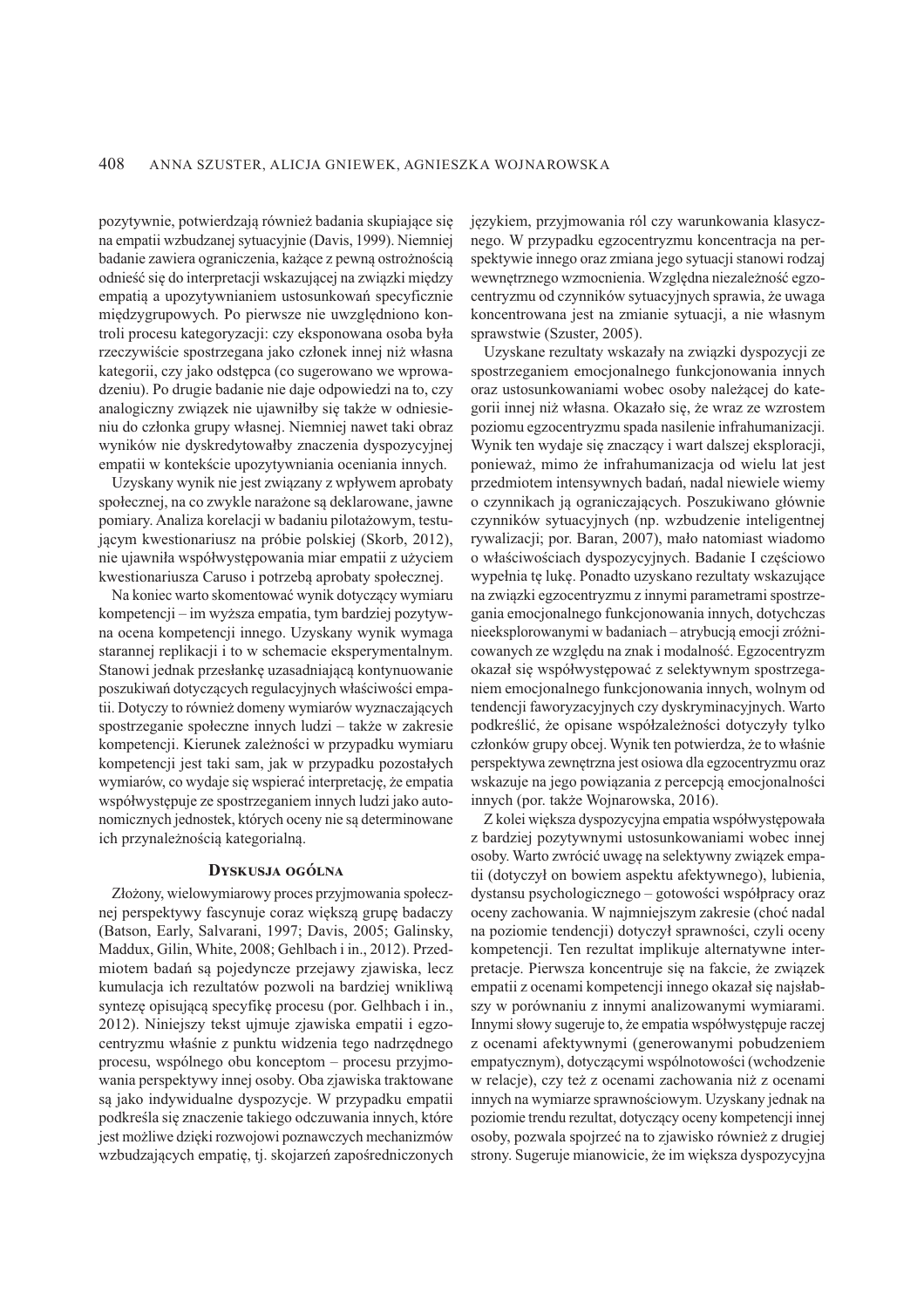empatia, tym bardziej pozytywne stają się także oceny innych w zakresie cech sprawnościowych, zazwyczaj "zastrzeżonych" dla samooceny. Wynik ten wskazuje, że dyspozycyjna empatia może współwystępować z ograniczeniem asymetrii wymiarów spostrzegania społecznego wyznaczonych perspektywą biorcy i sprawcy (Wojciszke, 2010), co stanowi ciekawą przesłankę do dalszych badań *i* eksploracji.

W obliczu dominacji zainteresowania sytuacyjnym aspektem przyjmowania perspektywy prezentowane rezultaty są przesłanką wspierającą zasadność eksploracji dyspozycyjnych aspektów zjawiska. Rezultaty obu badań sa spójne, wskazujące na współwystępowanie przejawów przyjmowania perspektywy z upozytywnianiem różnych obszarów społecznego funkcjonowania członków innej grupy.

Na koniec warto rozważyć, na mocy jakich mechanizmów empatia i egzocentryzm współwystępują z selektywnym spostrzeganiem emocjonalności i upozytywnianieniem ustosunkowań wobec innych. Model przetwarzania informacji (Fiske, Neuberg, 1990) opisuje kontinuum, którego krańce wyznaczone są zindywidualizowanym, personalnym i atrybucyjnym vs. kategorialnym i apersonalnym przetwarzaniem. Dominacja przetwarzania kategorialnego może być ograniczana procesami motywacyjnymi i poznawczymi. Te pierwsze generowane są m.in. potrzebą tworzenia adekwatnego obrazu innej osoby lub rzeczywistości, drugie uwagą. Oba procesy charakteryzują empatię i egzocentryzm. Kolejną wspólną charakterystyką obu zjawisk są relacje pomiędzy umysłowymi reprezentacjami podmiotowych doświadczeń (np. struktury Ja) a reprezentaciami innych ludzi (struktury poza-Ja). Podmiot może projektować swoje doświadczenia na inną osobą lub też przyjmować cudze doświadczenia i właściwości jako własne (introjekcja). Dzięki obu procesom poznawczym (projekcji i introjekcji) możliwe jest połączenie odrębnych reprezentacji – własnej osoby (Ja) i innego – we wspólny obszar. Innymi słowy, możliwa jest wspólnota psychologiczna (Davis, 1999). Pierwszy mechanizm, w przeciwieństwie do drugiego, nie wymaga szczególnej wiedzy o drugiej osobie ani skupienia na niej uwagi. Może być efektem wielu zgeneralizowanych doświadczeń i interakcji podmiotu z innymi ludźmi oraz stanowić bardziej uogólnioną podstawę wnioskowania o innych. Zgromadzone wcześniej dane wskazują na ograniczenie procesu projekcji u osób o większej dostępności perspektywy i większym egzocentryzmie (por. Szuster, 2008; Szuster, Borodo, 2011). Uzyskane rezultaty pozwalają oczekiwać dominacji procesów introjekcji także w przypadku empatii. Wyznaczać może ona zatem specyfikę obu badanych zjawisk.

#### LITERATURA CYTOWANA

- Ambady, N., Rosenthal, R. (1993). Half a minute: Predicting teachers evaluations from thin slices of nonverbal behavior and physical attractiveness. Journal of Personality and Social Psychology, 64, 431-441.
- Ames, D. R. (2004). Strategies for social inference: A similarity contingency model of projection and stereotyping in attribute prevalence estimates. Journal of Personality and Social Psychology, 87, 573-585.
- Ang, R. P., Goh, D. H. (2010). Cyberbullying among adolescents: The role of affective and cognitive empathy, and gender. Child Psychiatry and Human Development, 41, 387-397.
- Baran, T. (2007). Dehumanizacja w stosunkach międzygrupowych. Czy "obcy" to też człowiek? Warszawa: Wydawnictwa Uniwersytetu Warszawskiego.
- Barlińska, J., Szuster, A., Winiewski, M. (2013). Cyberbullying among adolescents: role of the communication medium, form of violence and empathy. Journal of Communication & Applied Social Psychology, 23, 37-51.
- Barlińska, J., Szuster, A., Winiewski, M. (2015). The role of short and long term cognitive empathy activations in preventing cyberbystander. Cyberpsychology, Behaviour and Social Networking, 18, 241-244.
- Baron-Cohen, S. (2014). Teoria zła. O empatii i genezie okrucieństwa, tłum. A. Nowak. Warszawa: Smak Słowa.
- Bar-Tal, D. (1999). Przekonania społeczne w czasie nierozwiązywalnych konfliktów. Studia Psychologiczne, 37 (2), 175-199.
- Bar-Tal, D. (2013). Intractable conflicts. New York: Cambridge University Press.
- Batson, C.D. (1991). The altruism question: Toward a social-psychologist answer. New York Hillsdale: Lawrence Erlbaum Associates.
- Batson, C.D. (1997). Self-other merging and the empathy-altruism hypothesis: Reply to Neuberg et al. Journal of Personality and Social Psychology, 73, 517-522.
- Batson, C. D., Batson, J. C., Griffitt, C. A., Barrientos, S., Brandt, J., Sprengelmeyer, P., Bayly, M. J. (1989). Negative state relief and the empathy-altruism hypothesis. Journal of Personality and Social Psychology, 56, 922-933.
- Batson, C. D., Dyck, J. L., Brandt, J. R., Batson, J. G., Powell, A. L. (1988). Five studies testing two new egoistic alternatives to the empathy-altruism hypothesis. Journal of Personality and Social Psychology, 55, 52-77.
- Batson, C. D., Early, S., Salvarani, G. (1997). Perspective taking: Imagining how another feels versus imagining how you would feel. Personality and Social Psychology Bulletin, 23, 751-758.
- Batson, C. D., Shaw, L. L. (1991). Evidence for altruism: Toward a pluralism of prosocial motives. Psychological Inquiry, 2,  $107 - 122$ .
- Bielska, M. (2008). O związkach między standardami wartościowania "poza-Ja", formami identyfikacji społecznych, inteligencją emocjonalną oraz spostrzeganiem emocjonalności swoich i obcych. Niepublikowana praca magisterska. Warszawa: Wydział Psychologii UW.
- Borodo, E. (2009). Generalizacja Ja i spostrzeganie innych na wymiarach emocjonalnego funkcjonowania – rola standardów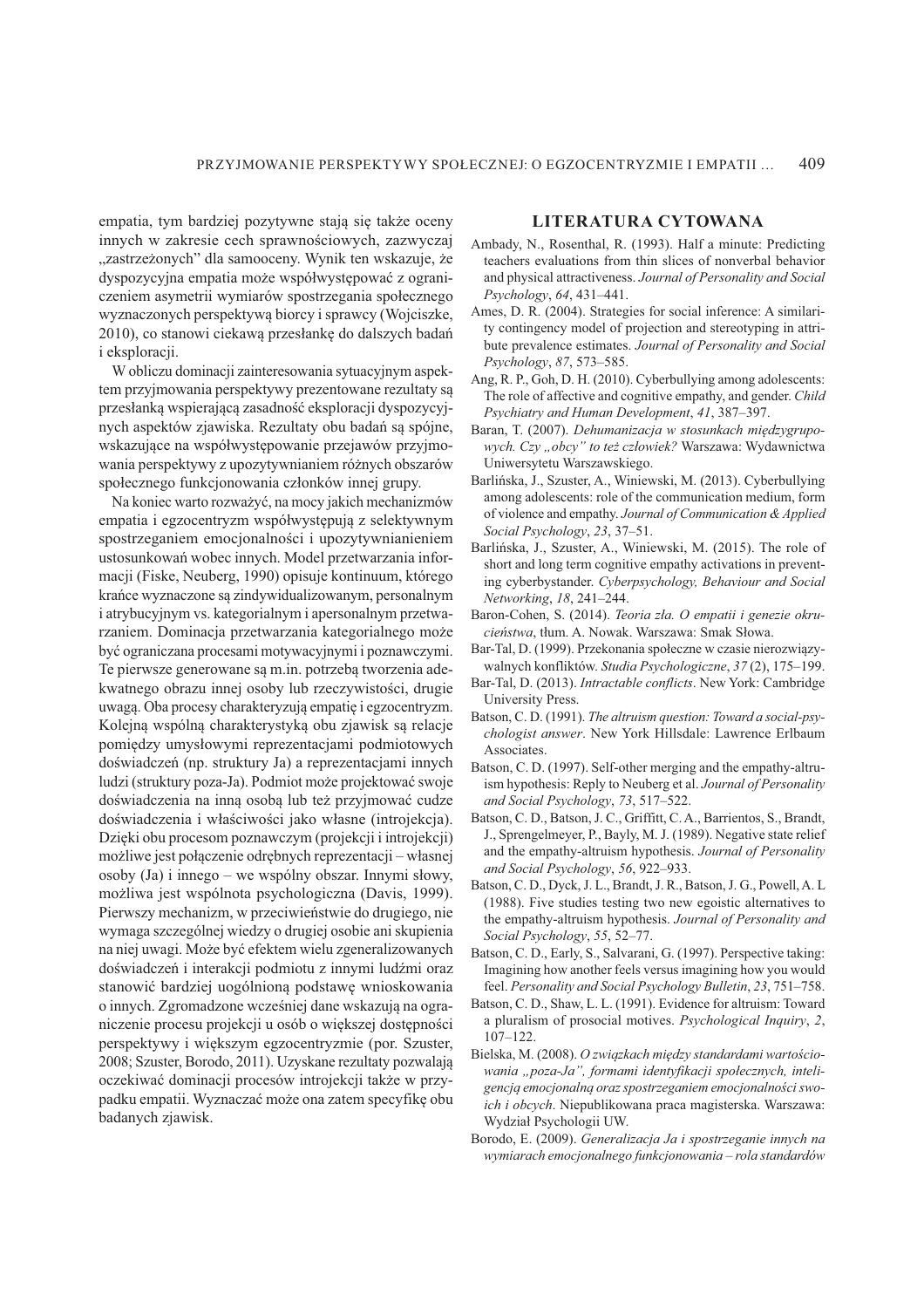poza-Ja i złożoności poznawczej. Niepublikowana praca magisterska. Warszawa: Wydział Psychologii UW.

- Brown, R. (2006). Procesy grupowe, tłum. J. Suchecki. Gdańsk: Gdańskie Wydawnictwo Psychologiczne.
- Caruso, D., Mayer, J. (1998). A measure of emotional empathy for adolescents and adults. Unpublished Manuscript. Durham: University of New Hampshire.
- Clore, G. L., Jeffrey, K. M. (1972). Emotional role playing, attitude change and attraction toward a disabled person. Journal of Personality and Social Psychology, 23, 105-111.
- Codol, J. P., Jarymowicz, M., Kamińska-Feldman, M., Szuster-Zbrojewicz, A. (1989). Asymmetry in the estimation of interpersonal distance and identity affirmation. European Journal of Social Psychology, 19, 11-22.
- Correia, I., Dalbert, C. (2008). School bullying: Belief in a personal just world of bullies, victims and defenders. European Psychologist, 13, 249-254.
- Crisp, R. J., Hewstone, M. (2006). Multiple social categorization: Processes, models and applications. New York: Psychology Press.
- Davis, M. H. (1999). Empatia. O umiejętności współodczuwania, tłum. J. Kubiak. Gdańsk: Gdańskie Wydawnictwo Psychologiczne.
- Davis, M. H. (2005). A "constituent" approach to the study of perspective taking: What are its fundamental elements? W: B. F. Malle, S. D. Hodges (red.), Other minds: How humans bridge the divide between self and others (s. 44–55). New York: Guilford Press.
- Davis, M. H., Conklin, L., Smith, A., Luce, C. (1996). Effect of perspective taking on cognition representation of persons: A merging of self and other. Journal of Personal and Social Psychology, 70, 713-726.
- Decety, J., Jackson, P. L. (2004). Functional architecture of human empathy. Behavioural and Cognitive Neuroscience Reviews, 3, 71-100.
- Dovidio, J. F., Gaertner, S. L., Kafati, G. (2000). Group identity and intergroup relations The common in-group identity model. Advances in Group Processes, 17, 1-35.
- Drogosz, M., Bilewicz, M., Kofta, M. (red.) (2012). Poza stereotypy: Dehumanizacja i esencjalizm w postrzeganiu grup społecznych. Warszawa: Wydawnictwo Naukowe Scholar.
- Eisenberg, N. (2000). Emotion, regulation and moral development. Annual Review Psychology, 51, 665-697.
- Eisenberg, N., Morris, A. S. (2001). The origins and social significance of empathy-related responding. Social Justice, 14, 95-120.
- Eisenberg, N., Strayer, J. (1987). Critical issues in the study of empathy. W: N. Eisenberg, J. Strayer (red.), Empathy and its development (s. 3–13). Cambridge: Cambridge University Press.
- Endresen, I. M., Olweus, D. (2001). Self-reported empathy in Norwegian adolescents: Sex differences, age trends, and relationship to bullying. W: A. C. Bohart, C. Arthur, D. J. Stipek (red.), Constructive & destructive behavior: Implications for family, school, & society (s. 147–165). Washington: American Psychological Association.
- Fiske S. T. (1982). Schema-triggered affect: Applications in social perception. W: M. S. Clark, S. T. Fiske (red.), Affect and

Cognition: The 17th Annual Carnegie Symposium on Cognition (s. 56–78). New York Hillsdale: Lawrence Erlbaum Associates.

- Fiske, S. T., Neuberg, S. L. (1990). A continuum of impression formation, from category-based to individuating processes: Influences of information and motivation on attention and interpretation. W: M. P. Zanna (red.), Advances in experimental social psychology (s. 1-74). New York: Academic Press.
- Frith, C. D., Frith, U. (2007). Social cognition in humans. Current Biology, 17, 724-732.
- Galinsky, A. D., Maddux, W. W., Gilin, D., White, J. B. (2008). Why it pays to get inside the head of your opponent: The differential effects of perspective taking and empathy in negotiations. Psychological Science, 19, 378-384.
- Galinsky, A. D., Moskowitz, G. B. (2000). Perspective-taking: Decreasing stereotype expression, stereotype accessibility and in-group favoritism. Journal of Personality and Social Psychology, 78, 708-724.
- Gehlbach, H., Brinkworth, M. E., Wang, M. T. (2012). The social perspective taking process: What motivates individuals to take another's perspective? Teachers College Record, 114, 197-225.
- Gocłowska, M. (2007). Zmiana w postrzeganiu siebie i innych jako skutek manipulowania rozmówcą. Niepublikowana praca magisterska. Warszawa: Wydział Psychologii UW.
- Górecka, A., Szuster, A. (2011). O pozornej nieuchronności autowaloryzacji w obliczu dylematów moralnych: rola dostępności standardów poza-Ja i przeciążenia poznawczego. Psychologia Społeczna, 6, 34-49.
- Greene, J. D., Nystrom, L. E., Engell, A. D., Darley, J. M., Cohen, J. D. (2004). The neural bases of cognitive conflict and control in moral judgment. Neuron, 44, 389-400.
- Hall, J. A., Andrzejewski, S. A., Topchick, J. E. (2009). Psychosocial correlates of interpersonal sensitivity: A meta-analysis. Journal of Nonverbal Behavior, 33, 149-180.
- Hoffman, M. L. (2006). *Empatia i rozwój moralny*, tłum. O. Waśkiewicz. Gdańsk: Gdańskie Wydawnictwo Psychologiczne.
- Ickes, W. (red.) (1997). *Empathic accuracy*. New York: Guilford Press.
- Jarymowicz, M. (1994). W stronę indywidualnej podmiotowości i zbliżeń z innymi: podmiotowe podstawy społecznych identyfikacji. W: M. Jarymowicz (red.), Poza egocentryczną perspektywą widzenia siebie i świata (s. 11-33). Warszawa: Wydawnictwo Instytutu Psychologii PAN.
- Jarymowicz, M., Kamińska-Feldman, M., Szuster, A. (2016). The asymmetry bias in me-we-other distance rating. The pole of social stereotypes. Frontiers in Psychology, 7, 50, doi: http:// doi.org/10.3389/fpsyg.2016.00050.
- Jarymowicz, M., Szuster, A. (2014). Rozmowy o rozwoju osobowym. Od koncentracji na sobie i swoich do otwartości na świat i altruizmu. Warszawa: Wydawnictwo Uniwersytetu Warszawskiego
- Jolliffe, D., Farrington, D. P. (2004). Empathy and offending. A systematic review and meta-analysis. Aggression and Violent Behavior, 9, 441-476.
- Jolliffe, D., Farrington, D. P. (2006). Examining the role between low empathy and bullying, *Aggressive Behavior*, 32, 540–550.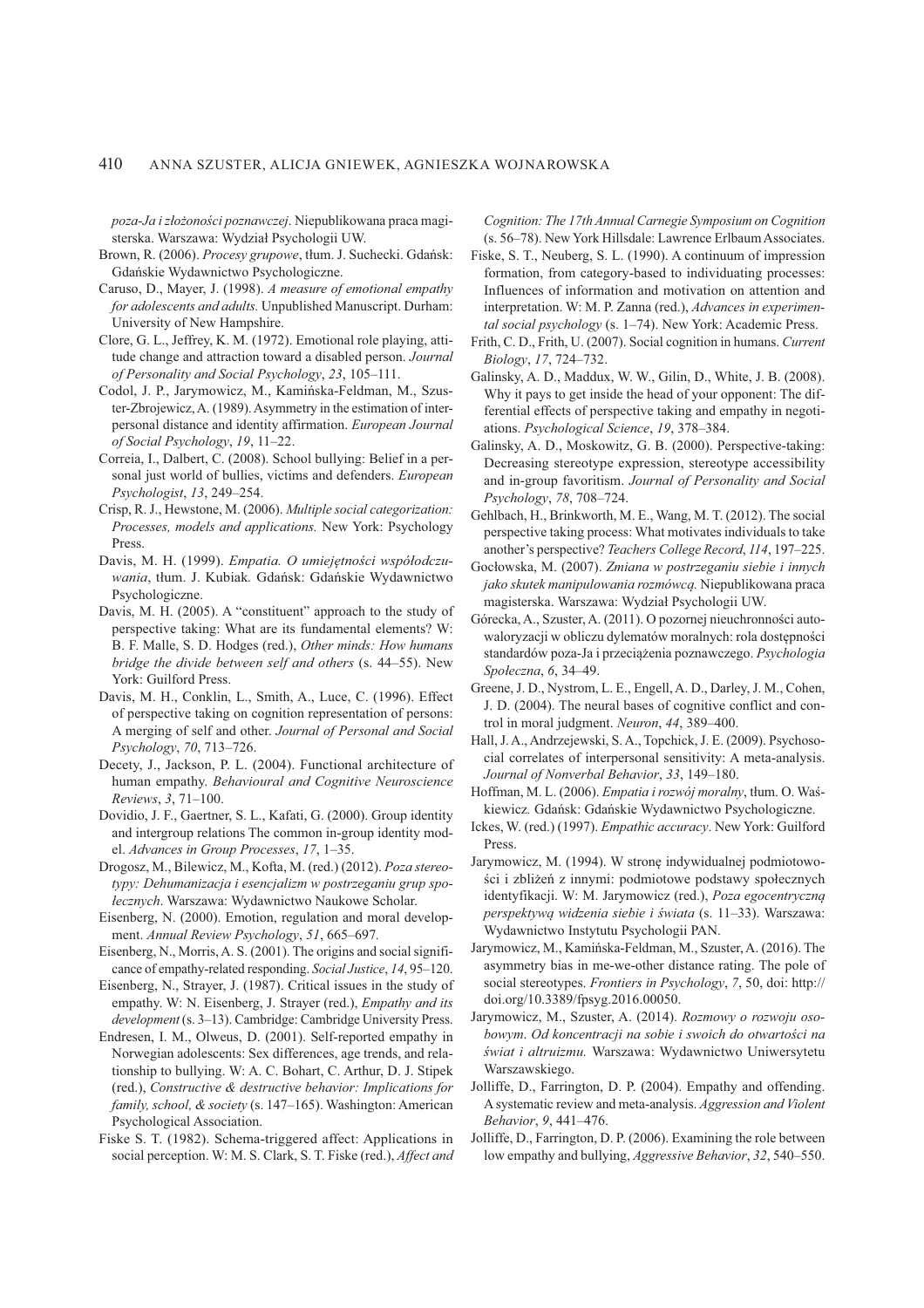- Jurewicz, M. (2014). Wpływ rekategoryzacji do grupy nadrzęd*nej, do której aspiruje grupa własna wywołanej bodźcem wizualnym (flagą UE) na infrahumanizację i atrybucję umy* $slu$ . Niepublikowana praca magisterska. Warszwa: Wydział Psychologii UW.
- Kamińska-Feldman, M. (1994). Asymetria w ocenianiu dystansów Ja - Inni. Warszawa: Oficyna Wydawnicza Wydziału Psychologii UW.
- Karwowska, D., Szuster, A. (2006). O niektórych indywidualnych właściwościach ograniczających wpływ nieuświadomionego afektu. W: R. Ohme (red.), Nieuświadomiony afekt (s. 219– 230). Gdańsk: Gdańskie Wydawnictwo Psychologiczne.
- Karyłowski, J. (1978). O dwóch typach regulacji czynności  $prospolecznych. W: J. Reykowski (red.), *Teoria osobowości*$ *a zachowania prospołeczne* (s. 59–91). Warszawa: IFiS PAN.
- Karyłowski, J. (1982). O dwóch typach altruizmu: badania nad *endocentrycznymi i egzocentrycznymi 'ród ami bezinteresownych działań na rzecz innych ludzi*. Wrocław: Zakład Narodowy im. Ossolińskich.
- Krueger, J. (2007). From social projection to social behavior. *European Review of Social Psychology*, 5, 18, 1–36.
- Leyens, J. (2000). The emotional side of prejudice: The attribution of secondary emotions to ingroups and outgroups. Personality *and Social Psychology Review, 4, 186-197.*
- Leyens, J., Demoulin, S., Vaes, J., Gaunt, R., Paladino, M. P. (2007). Infra-humanization: The wall of group differences. Social Issues *and Policy Review, 1, 139-172.*
- Leyens, J., Rodriguez-Perez, A., Rodriguez-Torres, R., Gaunt, R., Paladino, M. P., Vaes, J., Demoulin, S. (2001). Psychological essentialism and the differential attribution of uniquely human emotions to ingroups and outgroups. European Journal of *Social Psychology*, 31, 395-411.
- Mackiewicz, A. (2008). Regulacyjna rola standardów poza-JA *w kształtowaniu otwartości na innych.* Niepublikowana praca magisterska. Warszawa: Wydział Psychologii UW.
- Maison, D. (1995). Afektywno-poznawcze podstawy stereotypów *narodowych*. Niepublikowana praca doktorska. Warszawa: Wydział Psychologii UW.
- Maison, D. (2012). Chetnie pomoge, ale zależy komu o złożonych uwarunkowaniach podejmowania działań prospołecznych. W: A. Szuster, D. Maison, D. Karwowska (red.), *W stronę podmiotowo&ci. O emocjonalno&ci, to#samo&ci, dobrych uczynkach i pożytkach płynących z porannego wstawania* (s. 205– 218). Sopot: Smak Słowa.
- Mayer, J. D., Salovey, P., Caruso, D. R. (2008). Emotional intelligence: New ability or eclectic traits? American Psychologist, 63, 503-517.
- Miller, N. (2002). Personalization and the promise of contact theory. Journal of Social Issues, 58, 387-410.
- Mirosławska, M., Kofta, M. (2007). Zjawisko infrahumanizowania obcych: wstępny test hipotezy generalizacji Ja. Psychologia *Społeczna*, 2, 52–65.
- Ohme, R. K. (2003). Podprogowe informacie mimiczne. Warszawa: Wydawnictwo Instytutu Psychologii PAN i Szkoły Wyższei Psychologii Społecznej.
- Olweus, D. (1993). Victimization by peers: Antecedents and long-term outcomes. W: K. H. Rubin, J. B. Asendorf (red.), *Social withdrawal, inhibitions and shyness (s. 315-341).* New York Hillsdale: Lawrence Erlbaum Associates.
- Reykowski, J. (1979). Motywacja, postawy prospołeczne a oso*bowość*. Warszawa: Państwowe Wydawnictwo Naukowe.
- Różycka, M. (2008). O niektórych przejawach wrażliwości percepcyjnej na sygnały ekspresji emocjonalnych u osób o endovs. egzocentrycznej orientacji prospołecznej. W: D. Rutkowska, A. Szuster (red.), O różnych obliczach altruizmu (s. 177–186). Warszawa: Wydawnictwo Naukowe Scholar.
- Rushton, J. P., Fulker, D. W., Neale, M. C., Nias, D. K. B., Eysenck, H. J. (1986). Altruism and aggression: The heritability of individual differences. Journal of Personality and Social *Psychology*, 50, 1192-1198.
- Rutkowska, D., Szuster, A. (2011). Choosing an interaction partner: The role of representations of other people and coding systems in the preference pattern for selection criteria. Studia *Psychologica*, 53 (2), 185-199.
- Schultze-Krumbholz, A., Scheithauer, H. (2009). Social-behavioral correlates of cyberbullying in a German student sample. Journal *of Psychology*, 217(4), 224–226.
- Selman, R. L. (1975). Level of social perspective-taking and the development of empathy in children: Speculations from a social-cognitive viewpoint. Journal of Moral Education,  $5(1)$ ,  $35-43$ .
- 5F#&TJ+[@+U,-.,X@+*Wp yw empatii, dost"pno&ci perspektywy innego oraz mimikry na ró#ne przejawy ustosunkowa% wobec cz onków*  grupy obcej. Niepublikowana praca magisterska. Warszawa: Wydział Psychologii UW.
- Steffgen, G., König, A., Pfetsch, J., Metzler, A. (2012). Are cyberbullies less empathic? Adolescents' cyberbullying behavior and empathic responsiveness. Cyberpsychology, Behavior, and *Social Psychology*, 14, 643-648.
- Szuster, A. (2005). W poszukiwaniu źródeł i uwarunkowań ludz- $\vec{k}$ iego altruizmu. Warszawa: Wydawnictwo Instytutu Psychologii PAN.
- Szuster, A. (2008). O roli standardów poza-JA w antycypacji zachowań i ocen zachowań innych ludzi. W: W. Ciarkowska, W. Oniszczenko (red.), Szkice z psychologii różnic indywidual*nych* (s. 294–308). Warszawa: Wydawnictwo Naukowe Scholar.
- Szuster, A. (2016). Crucial dimension of human altruism. Affective  $\nu$ s. conceptual factors leading to helping or reinforcing others. *Frontiers in Psychology*, 7, 519, doi: 103389/fpsyg201600619.
- Szuster, A., Borodo, E. (2011). The role of non-personal stan $d$ ards in the limitation of social projection processes. Przegląd *Psychologiczny*, 54, 2, 159–178.
- Szuster, A., Karwowska, D. (2007). Podatność na wpływ utajonych afektów – rola złożoności standardów wartościowania. *Studia Psychologiczne*, 45, 4, 63-73.
- Szuster, A., Rutkowska, D. (2008). O mechanizmach endoi egzocentrycznej orientacji prospołecznej. W: D. Rutkowska, A. Szuster (red.), O różnych obliczach altruizmu (s. 157-164). Warszawa: Wydawnictwo Naukowe Scholar.
- Szuster, A., Wojnarowska, A., Wieteska, M. (2012). Wpływ naśladowania ekspresji mimicznej oraz dostępności perspektywy innej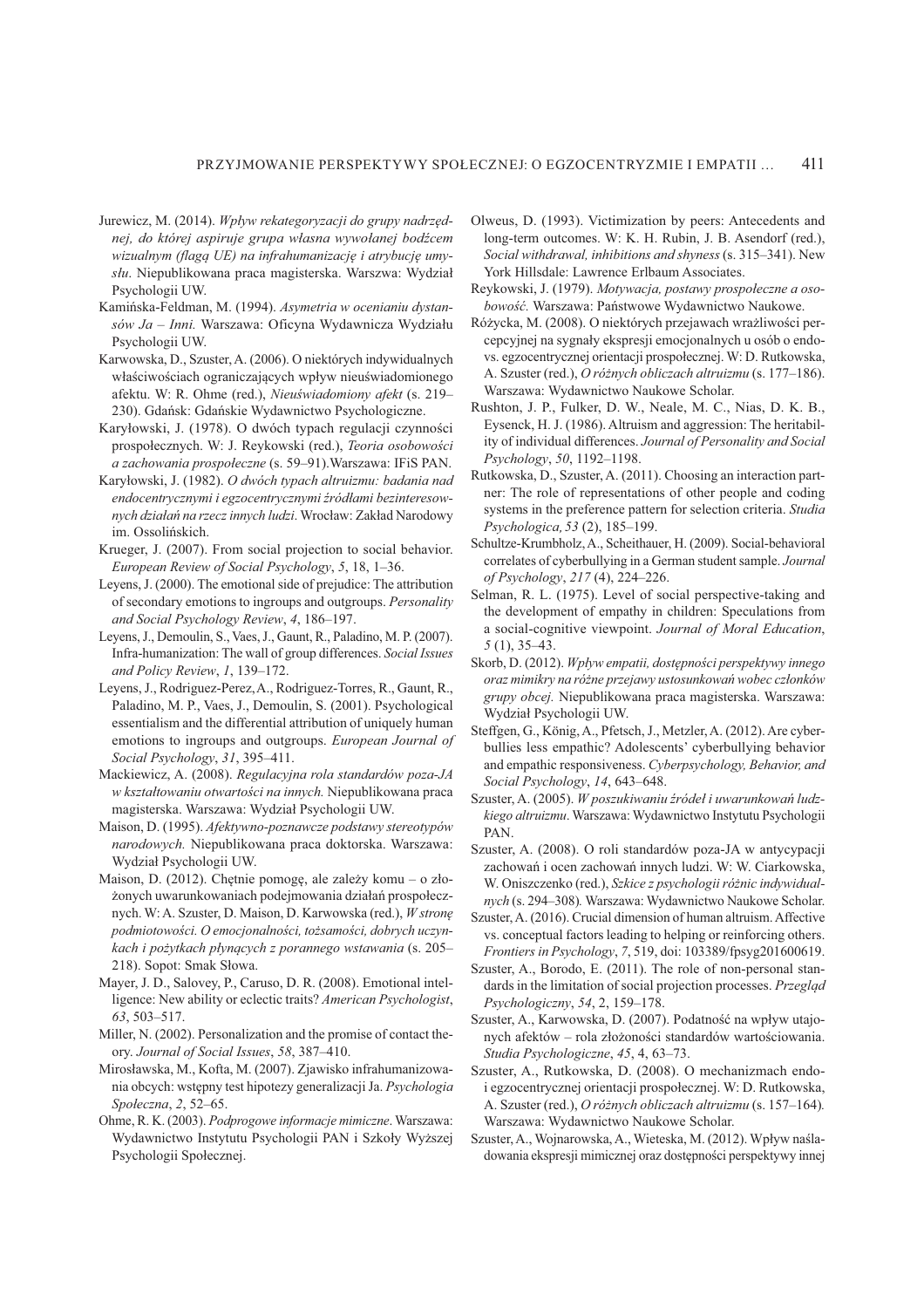osoby na ograniczenie zjawiska infrahumanizacji. Psychologia Społeczna, 7 (3), 261-271.

- Szuster, A., Wojnarowska, A. (2016). The influence of mimicry on the rediction of infra-humanization. Frontiers in Psychology, 7, doi:10.3389/fpsyg.201600976.
- Tajfel, H. (1961). Cognitive aspects of predjudice. Journal of Social Issues, 25, 79-97.
- Tajfel, H. (red.) (1978). Differentiation between social groups: Studies in the social psychology of intergroup relations. London: Academic Press.
- Tarnowska, M. (2009). Natura i uwarunkowania subtelnej dehumanizacji: rola generalizacji Ja w procesach dehumanizacji animalistycznej i mechanistycznej. Niepublikowana praca doktorska. Warszawa: Wydział Psychologii UW.
- Tarnowska, M., Sławuta, P., Kofta, M. (2012). Procesy dehumanizowania "obcych": mechanizmy i funkcje. W: M. Drogosz, M. Bilewicz, M. Kofta (red.), Poza stereotypy: dehumanizacja i esencjalizm w postrzeganiu grup społecznych (s. 131–165). Warszawa: Wydawnictwo Naukowe Scholar.
- Vescio, T. K., Sechrist, G., Paolucci, M. P. (2003). Perspective taking and prejudice reduction: The mediational role of empathy

arousal and situational attributions. European Journal of Social Psychology, 33, 455-472.

- de Waal, F. B. M. (2012). The antiquity of empathy. Science, 336, 874-876.
- Winkielman, P., Niedenthal, P. (2009). Ucieleśniony emocjonalny umysł społeczny. W: M. Kossowska, M. Kofta (red.), Psychologia poznania społecznego (s. 83-101). Warszawa: Wydawnictwo Naukowe PWN.
- Wojnarowska, A. (2016) Regulacyjna rola przyjmowania perspektywy w spostrzeganiu emocjonalności innych ludzi: znaczenie dyspozycyjnych i sytuacyjnych aspektów procesu. Niepublikowana praca doktorska. Warszawa: Wydział Psychologii UW.
- Wróbel, M. (2008). O transferze emocji i nastrojów między ludźmi – mechanizm i psychologiczne wyznaczniki zarażenia afektywnego. Psychologia Społeczna, 3, 8, 210-230.
- Wojciszke, B. (2010). Sprawczość i wspólnotowość. Podstawowe wymiary spostrzegania społecznego. Gdańsk: Gdańskie Wydawnictwo Psychologiczne.
- Zahn-Waxler, C., Robinson, J. L., Emde, R. N. (1992). The development of empathy in twins. Developmental Psychology, 28, 1038-1047.